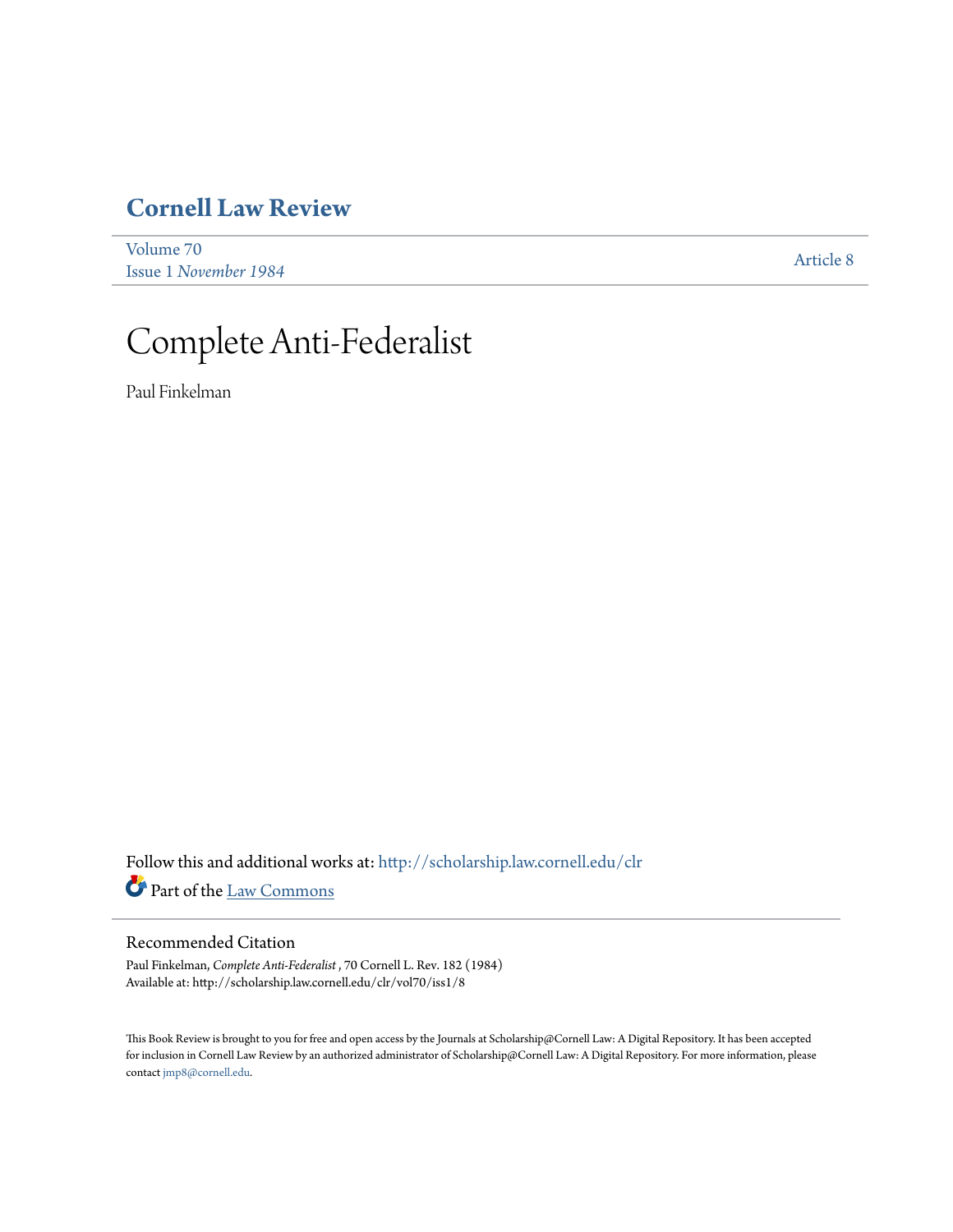# BOOK REVIEW

THE COMPLETE ANTI-FEDERALIST. Edited by *Herbert* **j.** *Storing.* Chicago, Ill.: University of Chicago Press. 1981. Seven vols. \$175.00 (cloth).

# ANTIFEDERALISTS: THE LOYAL OPPOSITION AND THE AMERICAN **CONSTITUTION**

As George C. Scott so eloquently told us in his cinematic portrayal of General George Patton, Americans like winners. Indeed, both popular and scholarly approaches to history often have little to say about losers. How scholars have viewed the ratification of the Constitution reflects this. The classic work supporting the Constitution-The Federalist *Papers-has* been available in book form since 1788. Today paperback editions of it abound. Similarly, biographies and papers of such famous federalists as George Washington, James Madison, John Jay, and Alexander Hamilton are readily available. Even such lesser supporters of the Constitution as John Marshall, Robert Morris, John Dickinson, and James Wilson are well-known historical figures.

Those who opposed the Constitution have not fared as well. Few people have heard of Elbridge Gerry, Luther Martin, and Melancton Smith. The three leading Virginia antifederalists, George Mason, Richard Henry Lee, and Patrick Henry, are better known, but probably not for their opposition to the Constitution. Some leading antifederalists have their biographers' and the personal papers of some have been published. For the most part, however, legal scholars have directed relatively little attention to the opponents of the Constitution.<sup>2</sup> More importantly, the ideas these men had, and the arguments they advanced, have been neglected. .Dismissed as "men of little faith,"<sup>3</sup> the

**<sup>1</sup>** Antifederalist George Mason even has a law school named for him.

<sup>2</sup> The number of books and articles on antifederalists and antifederalism is quite small. Among the leading works are: S. BOYD, THE **POLITICS** OF OPPOSITION: **ANTIFEDERALISTS AND** THE ACCEPTANCE OF THE CONSTITUTION (1979); J.T. **MAIN,** THE ANTIFEDERALISTS: CRITICS OF THE **CONSTITUTION** 1781-1788 (1961); R. **RUTLAND,** THE ORDEAL OF THE **CON-STITUTION:** THE ANTIFEDERALISTS **AND** THE RATIFICATION STRUGGLE OF 1787-1788 (1966); Kenyon, *Men of Little Faith.- The Antifederalists on the Nature of Representative Government,* 12 WM. & MARY Q. 3 (3d ser. 1955). Background reading on the adoption of the Constitution should begin with C. BEARD, AN ECONOMIC INTERPRETATION OF THE **CONSTITUTION** OF THE **UNITED STATES** (1913); **G.** WOOD, THE **CREATION** OF THE AMERICAN REPUBLIC, 1776-1787 (1969). William W. Crosskey is the most prominent legal scholar to give attention to the ideas and politics of the antifederalists. *See* W.W. CROSSKEY, POLITICS **AND** THE **CON-STITUTION IN** THE HISTORY OF THE **UNITED STATES** (1953 (vols. **1** & 2), **1980** (vol. 3 with W. JEFFREY)).

*<sup>3</sup> See* Kenyon, *supra* note 2.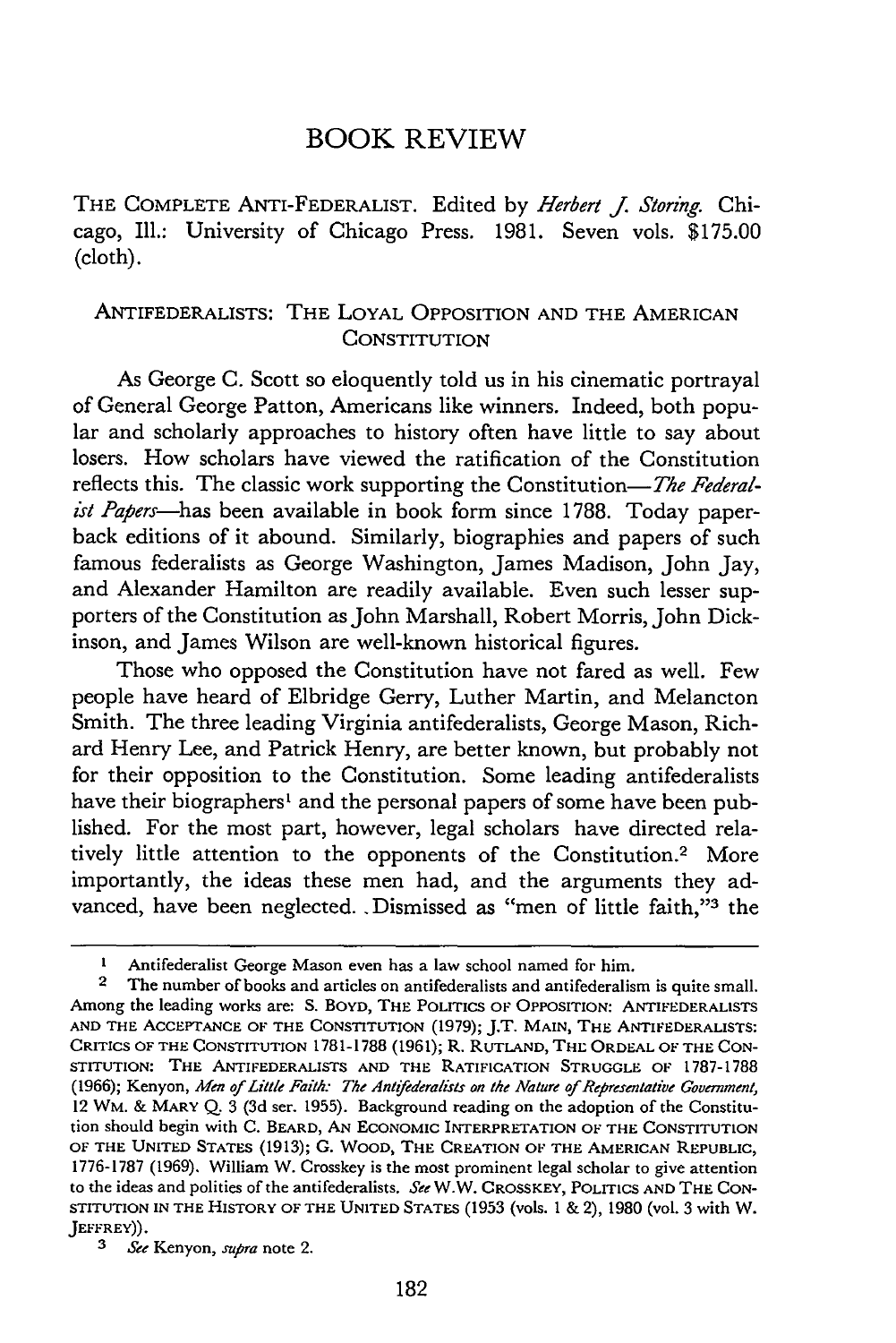words of the antifederalists have, until now, been all but forgotten. <sup>4</sup>

To a large extent the late Herbert Storing's seven volume collection, *The Complete Anti-Federalist,* has remedied the lack of antifederalist sources. Storing has assembled most of the important antifederalist documents, including some that have not previously been in print. An elaborate, yet easily used, footnote and index system supplements Storing's first-rate editing job. Although there are many omissions in this collection,5 Storing has set the stage for a reinvigorated study of the Constitution by providing scholars access to the arguments of the document's critics.

As the bicentennial of the Constitution approaches, it is worth examining the ratification debates. Such an examination requires a close look at opponents of the Constitution as well as the document's supporters. Reading through *The Complete Anti-Federalist* teaches us the importance of the antifederalists in shaping the American Constitution. The recurrent theme of the antifederalists is fear: fear that the national government would usurp the rights of the people; fear that without a Bill of Rights all liberty would be destroyed; fear that the presidency and Senate would lead to an aristocracy. If these fears seem paranoid and outrageous today, it may be because the antifederalists expressed such fears in 1787-88, and thereby helped define the nature of the American Constitution. Through Storing's volumes we see that, for our constitutional history, the arguments of the losers are just as important as those of the winners.

# **I**

# THE INCOMPLETE ANTIFEDERALIST

At the outset it should be noted that *The Complete Anti-Federalist* is not really complete. Some relatively well-known antifederalist documents are missing. The collection itself is geographically skewed. Storing has not included any articles from North Carolina, New Jersey, and Delaware, only one article from Georgia, Connecticut, and Rhode Island, and only two articles from South Carolina and New Hampshire. The mere listing of these omissions resembles an antifederalist argument: Storing, like the Framers, has ignored the smaller states and the deep South.

The failure to include any materials from North Carolina and the

<sup>4</sup> For earlier reprints of primary materials on the antifederalists, see THE **ANTIFEDER-ALIST** PAPERS (M. Borden ed. 1964); **A.** MASON, THE STATES RIGHTS DEBATE: **ANTIFEDER-ALISM AND THE CONSTITUTION** (1964); **THE ANTIFEDERALISTS (C.** Kenyon ed. 1966); ESSAYS **ON** THE **CONSTITUTION** OF THE **UNITED STATES** (P. Ford ed. 1892); PAMPHLETS **ON** THE **CONSTITUTION** OF THE UNITED **STATES** (P. Ford. ed. 1888). Some individual antifederalist pieces have been separately reprinted. *Ste, e.g.,* LETTERS FROM THE FEDERAL FARMER TO THE **REPUBLICAN (W.** Bennett ed. **1978).**

*<sup>5</sup> See inra* notes 6-17 and accompanying text.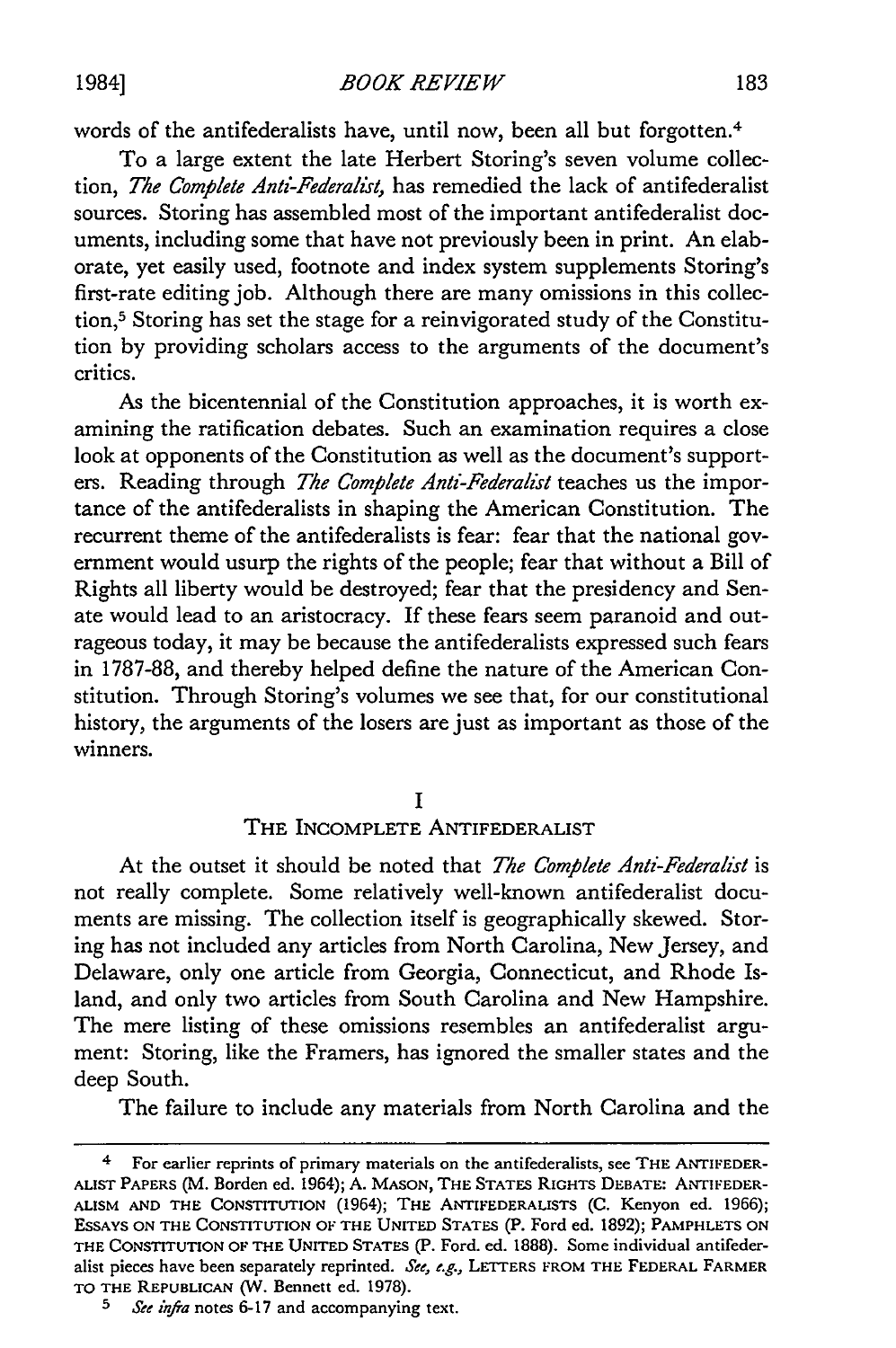inclusion of only one antifederalist piece from Rhode Island is particularly striking, in light of the fact that North Carolina and Rhode Island were the last two states to ratify the Constitution. In August 1788, the North Carolina Convention refused to ratify the Constitution by a greater than two to one majority.6 North Carolina did not ratify until November 1789.7 Rhode Island initially defeated the Constitution by overwhelming votes in town meetings.

Ratification by a Rhode Island state convention did not occur until May 1790, and then by the narrow vote of thirty-four to thirty-two.8 Thus, where antifederalist sentiment was strongest, Storing's collection is weakest. In his introduction, Storing concludes that the "Anti-Federalists lost the debate over the Constitution not merely because they were less clever arguers or less skillful politicians but because they had the weaker argument."9 Storing makes this assertion, however, without presenting the arguments of the most successful antifederalist politicians.<sup>10</sup>

The absence of materials from North Carolina underscores the paucity of materials from the state ratifying conventions in Storing's collection. Even if Storing could not find newspaper articles or pamphlets opposing ratification in North Carolina,"' he certainly could have presented the speeches delivered in the state ratifying convention by such antifederalist leaders as Willie Jones and Judge Samuel Spencer.<sup>12</sup> Although eleven states had already ratified, and thus the new Constitution was in effect, the antifederalists at the 1788 North Carolina convention were still able to prevent their state from ratifying the document.

**<sup>6</sup>** The vote is recorded in 4 THE **DEBATES** IN THE SEVERAL **STATE CONVENTIONS ON** THE **ADOPTION** OF THE FEDERAL **CONSTITUTION** 250-51 (J. Elliot rev. ed. 1881) [hereinafter cited as THE DEBATES **IN THE SEVERAL STATE CONVENTIONS].**

**<sup>7</sup>**R. **RUTLAND,** *supra* note 2, at 302-03.

**<sup>8</sup>***Id* at 303-04.

**<sup>9</sup> 1** THE COMPLETE ANTI-FEDERALIST 71 (H. Storing ed. 1981).

**<sup>10</sup>** Storing fails to consider the possibility that the antifederalists were defeated for political reasons. The political reasons would include: (1) the federalists were better political organizers; (2) the federalists received the backing and financial support of the wealthier classes in America in the campaign for ratification; **(3)** the elective franchise was limited in ways that favored the federalists and hindered the antifederalists; (4) southern slaveholders, who were for the most part federalists, wielded excessive political power because state apportionment systems counted slaves even though slaves could not vote; (5) federalist supporters included most of the famous and prominent men in the states who were more likely to be elected to the ratifying conventions; (6) the ratification process made it possible for federalists to ratify the constitution swiftly in the most pro-federalist states and thus undercut antifederalist activities in other states; and (7) it was easier to organize urban constituencies, a majority of which were federalist (and to ensure that their delegates attended the ratifying conventions) than it was for the antifederalists to organize rural opposition. *See, e.g.,* J.T. **MAIN,** *supra* note 2, at 21-40 (discussing sectional and class alignments in the South).

**<sup>11</sup>**There is no indication whether Storing searched for any such materials.

**<sup>12</sup>** The debates of the North Carolina ratifying convention are reprinted in 4 THE **DE-BATES IN** THE SEVERAL **STATE CONVENTIONS,** *supra* note 6, at 1-252.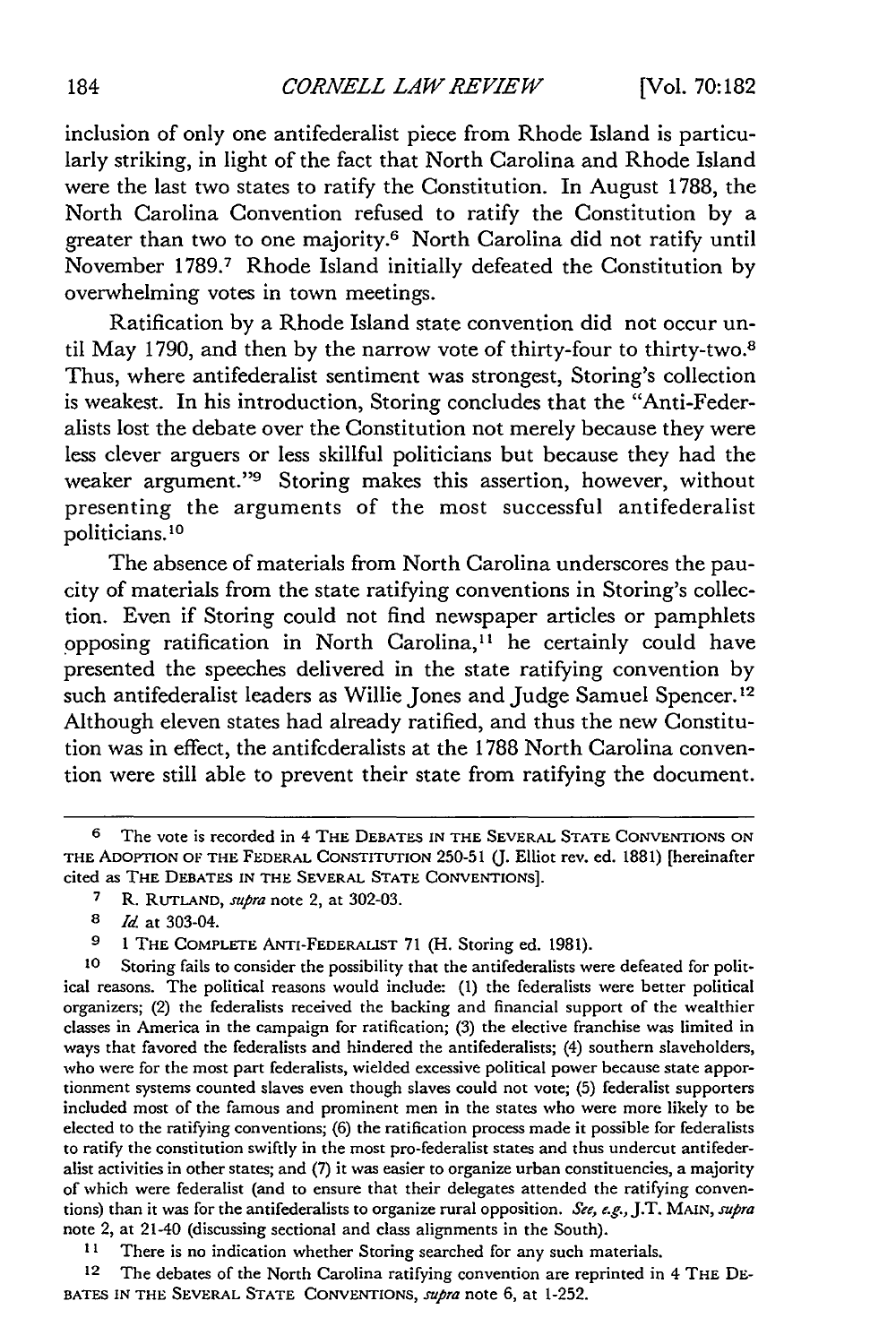Surely their arguments are worth hearing and should not have been omitted.

With only a few exceptions, Storing ignored the debates in the state ratifying conventions. Although many of these debates are generally available in Jonathan Elliot's five volume collection, 13 that is certainly no reason for excluding the major antifederalist speeches from this set. **<sup>14</sup>** Although comprehensive, Elliot's volumes place the burden on the student and scholar to identify the speeches of those who voted against ratification. *The Complete Anti-federalist* would be much more complete if it had included the major antifederalist speeches from the state debates.

There is yet another critical reason for including the debates from the state ratifying conventions. Storing is concerned with analyzing "the political thought of the Anti-Federalists."<sup>15</sup> By excluding most of the ratification debates, however, Storing has taken the "politics" out of his study of political thought. The technical and often dry analysis of the Constitution that Storing has presented may be the meat of a political theorist, but much of the material lacks the passion of the political antagonists of **1787-88.**

Just as he has excluded the passion of debate, so Storing has ignored the vicious. James Hutson has written that "Storing's definition of his work justifies the exclusion of the scurrilous squibs of Antifederalist mudslingers like **'A** Turk,' 'Defecater,' 'Peep,' 'Peep, Jr.,' and **'A** Bricklayer.'<sup>"16</sup> By excluding such "mudslingers," however, Storing may mislead students and scholars who are unaware that the debate over the Constitution led to vitriolic, passionate, and even unfair criticisms of the federalist position.

Storing's work is clearly not a "complete" compilation of antifederalist writings.<sup>17</sup> Nevertheless, in spite of its omissions, it will be the best

**<sup>13</sup>** *See* **1-5** THE **DEBATES IN** THE SEVERAL **STATE CONVENTIONS,** supra note **6;** *see also 2* THE **DOCUMENTARY** HISTORY OF THE RATIFICATION OF THE **CONSTITUTION:** RATIFICA-**TION** OF THE CONSTITUTION BY THE **STATES,** PENNSYLVANIA (M. Jensen ed. **1976).** The Rhode Island debates appear in THEODORE FOSTER'S **MINUTES** OF THE **CONVENTION HELD AT SOUTH KINGSTOWN,** RHODE ISLAND, IN MARCH, **1790,** WHICH FAILED TO **ADOPT** THE **CONSTITUTION** OF THE **UNITED STATES** (R. Cotner ed. **1929).** One of Storing's most important contributions are the heretofore unpublished notes of the speeches of George Clinton in the New York ratifying convention. *See Notes of Speeches Given by George Clinton before the New York State Ratifying Convention*, in 6 THE COMPLETE ANTI-FEDERALIST, *supra* note 9, at 177-91.<br><sup>14</sup> Storing recognized that there was no need for comprehensiveness with regard to the

Storing recognized that there was no need for comprehensiveness with regard to the convention speeches, **1** THE COMPLETE ANTI-FEDERALIST, *supra* note **9,** at xix, but that does not explain the almost total omission of these speeches from this edition.

**<sup>15 1</sup>** THE COMPLETE ANTI-FEDERALIST, *supra* note **9,** at xix.

**<sup>16</sup>** Hutson, *The Incomplete Antifederalist,* **11** REVS. AM. HIST. 204, 204-05 **(1983).**

**<sup>17</sup>** Hutson also indicates that Storing failed to reprint "substantial Antifederalist essays **by,** among others, Algernon Sydney (beginning in the *Independent Cazetteer,* Nov. 21, **1787),** Cicero *(id,* Jan. **30, 1788)** and Leonidas *(Freeman'sJroumal,* July **30, 1788)"** as well as "John Nicholson's important pamphlet, *A* **View** *of the Proposed Constitution."* Hutson, *supra* note **16,** at **205.** Hutson also chides Storing for neglecting James Warren, *The Disadvantages of Federalism upon the New Plan,* Luther Martin's "important replies to the Landholder" printed in March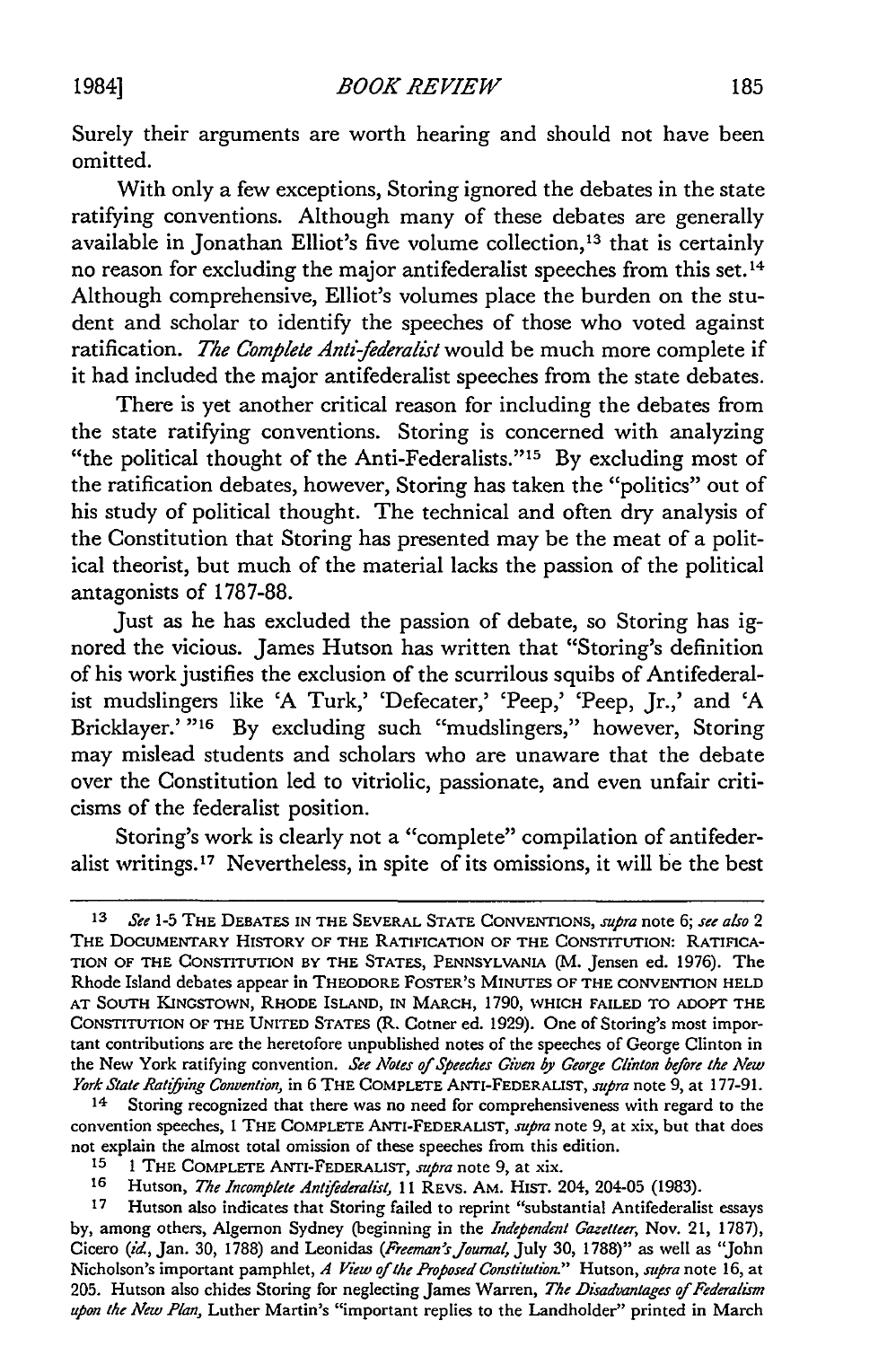source of antifederalist thought for many years to come. Having noted what it does not have, it is time to examine what it does include.

#### **II**

# DISSENT **AMONG** THE DISSENTERS

In his introductory essay, Storing writes that "[i]n the most obvious sense" there was no "single Anti-Federal position."<sup>18</sup> Storing correctly notes that there were many points of agreement among those who opposed the Constitution, but, at the same time, **"[i]t** would be difficult to find a single point about which *all* the Anti-Federalists agreed."<sup>19</sup> Indeed, they could not "even agree unanimously in opposing the adoption of the Constitution. '20 Some were willing to accept the Constitution with amendments, some eventually accepted it without the promise of amendments, others wanted a second convention to rewrite the entire document, and some would have preferred no significant changes at all in the structure of government under the Articles of Confederation.<sup>21</sup>

There were clear differences on certain issues among the antifederalists. Some antifederalists thought the Constitution provided too much democracy, although most thought it was not sufficiently democratic. On many issues there was a range of antifederalist opinion, but often this simply represented different degrees of skepticism.

Reaction to the creation of the Senate under the new Constitution illustrates such antifederalist differences. Because most antifederalists believed that the states would be the greatest guardian of liberty, some welcomed the concept of indirect election of Senators who would thus represent the interests of the states.<sup>22</sup> The antifederalists did not gener-

**<sup>1788,</sup>** and Spencer Roane's "Letter of Plain Dealer." *Id* To this list I would add the essays **by** "Caution" [Samuel Chase] in Maryland; the essays of "Lycurgus" (in Independent Gazetteer (Philadelphia), Oct. **17, 1787);** "Letter from a Hermit" (in United States Chronicle (Providence), Mar. **27, 1788);** "Philanthropos" (in Virginia Journal (Alexandria), Dec. **1787);** and "An **Old** Constitutionalist" (in Independent Gazetteer, Oct. **26, 1787).** There are numerous other essays and short squibs in the antifederalist newspapers that might have been published to illustrate the variety of antifederalist sentiment.

**<sup>18</sup>1** THE COMPLETE ANTI-FEDERALIST, *supra* note **9,** at **5.** The University of Chicago Press has also published Storing's introductory essay, *What the Anti-Federalists Were For,* as a separate paperback volume **by** that title.

**<sup>19</sup>** *Id* (emphasis in original).

**<sup>20</sup>** *Id*

*<sup>21</sup>* **See** *id*

<sup>22</sup> *See, e.g., Observations Leading to a Fair Examination of the System of Covernment Proposed by the Late Convention; And to Several Essential and Necessa7y Alterations in It. In a Number of Letters From the Federal Farmer to the Republican* (letter of Jan. **10, 1788),** in 2 THE COMPLETE **ANTI-FEDERAL-**IST, *supra* note **9,** at **288** [hereinafter cited as *Letters* **from** *the Federal Farmer]* ("The senate, from the mode of its appointment, will probably be influenced to support the state governments, and, from its periods of service will produce stability in legislation **.... "); cf.** *A Letterfrom a Gentleman in a Neighbouring State, to a Gentleman in this City,* in 4 THE COMPLETE ANTI-FEDERAL-IST, *supra* note **9,** at **10** (although approving of states choosing Senators, fearful that Congress may somehow punish the states if their Senators are not "acceptable to Congress").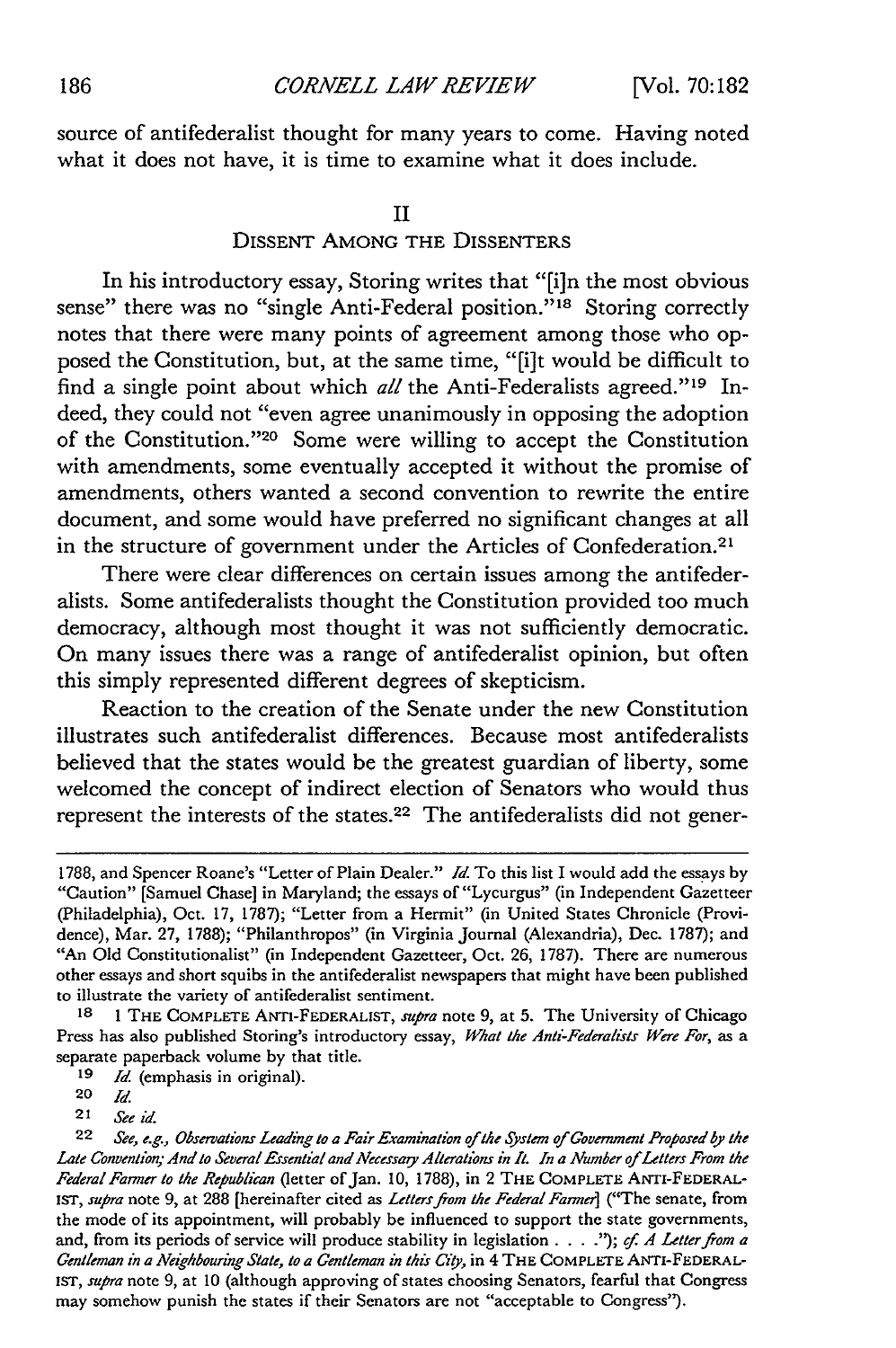ally agree, however, on whether the Senate under the new Constitution was in itself a good idea.

The anonymous "Federal Farmer,"23 with his usually balanced opposition, thought the Senate might "be useful to many purposes" in part because the new body would "be influenced to support the state governments."<sup>24</sup> Nevertheless, the "Farmer" had reservations about the six year term of Senators, the lack of mandatory rotation in office and the Senators' role in ratifying treaties and in impeachment.<sup>25</sup>

Maryland's Luther Martin agreed that a Senate representing the states was valuable, but was wary of how that body would operate under the Constitution. Martin noted that, unlike the Articles of Confederation, the Constitution provided that Representatives to the national legislature be paid by the national government, not by the states. Thus, the Senators "in conjunction with the other branch, are to *pay themselves* out of the treasury of the United States; and are not liable to be *recalled* during the period for which they are chosen: Thus, . . . for *siryears* the *senators* are rendered totally and absolutely *independent* of *their States,* of *whom* they ought to be the *representatives .... -26*

Other antifederalists were not even this sanguine about the Senate. Pennsylvania's Samuel Bryan, writing as "Centinel," disliked the Senate because it gave to "[t]he smallest state in the union" representation that was of "equal weight with the great states."<sup>27</sup> "Centinel" predicted that

**<sup>23</sup>** The true author of the "Letters From the Federal Farmer to the Republican" is unknown. The traditional view was that Richard Henry Lee of Virginia was the author. Storing believes this is not the case, and concludes that the author cannot be determined. 2 THE COMPLETE ANTI-FEDERALIST, *supra* note 9, at 215-16. Storing's conclusion is based on the research of Gordon Wood and the unsubstantiated assertions of W.W. Crosskey. *Id.* at 215; *see also* 2 W.W. CROSSKEY, supra note 2, at 1299-1300 n.3. Steven R. Boyd argues that the overwhelming contemporary opinion was that Lee was indeed the "Federal Farmer." *See* Boyd, Impact of the Constitution on State Politics: New York as a Test Case, in THE HUMAN DIMEN-**SIONS** OF NATION **MAKING** 270, 276 n. 14 *(J.* Martin ed. 1976). Storing curiously acknowledges communications with Boyd on this question but fails to refer to Boyd's article. *See Lettersfrom the Federal Farmer, supra* note 22, at 222 n. **11.** Ultimately the identity of the "Federal Farmer" is not the most important question. Indeed, he may have kept his identity secret because what mattered to many of the eighteenth century men involved in this debate, and what should matter to us today, is the substance of the letters and not the personality behind them. As another antifederalist wrote: "It is not material whether the federal farmer belongs to Virginia or Kamtschatka--whether he owns five hundred negroes, or is a man of no property at all-if his arguments are cogent-his reasonings conclusive *.... " Essays by Helvidis Priscu* (essay of Jan. 22, 1788), in 4 **THE** COMPLETE ANTI-FEDERALIST, *supra* note 9, at 158.

**<sup>24</sup>** *Lettersfrom the Federal Farmer* (letter of Jan. 10, 1788), *supra* note 22, at 288.

**<sup>25</sup>** *Id.* at 289-93.

**<sup>26</sup>** Martin, *The Genuine Information Delivered to the Legislature of the State of Mayland Relative to the Proceedings of th'e General Convention Latey Held at Philadelphia,* in 2 THE **COMPLETE** ANTs-FEDERALIST, *supra* note 9, at 46 (emphasis in original).

**<sup>27</sup>** *Letters of Centinel,* in 2 THE **COMPLETE** ANTI-FEDERALIST, *supra* note 9, at 142. For a discussion of the identity of "Centinel," see 2 THE **COMPLETE** ANTI-FEDERALIST, *supra* note 9, at 130.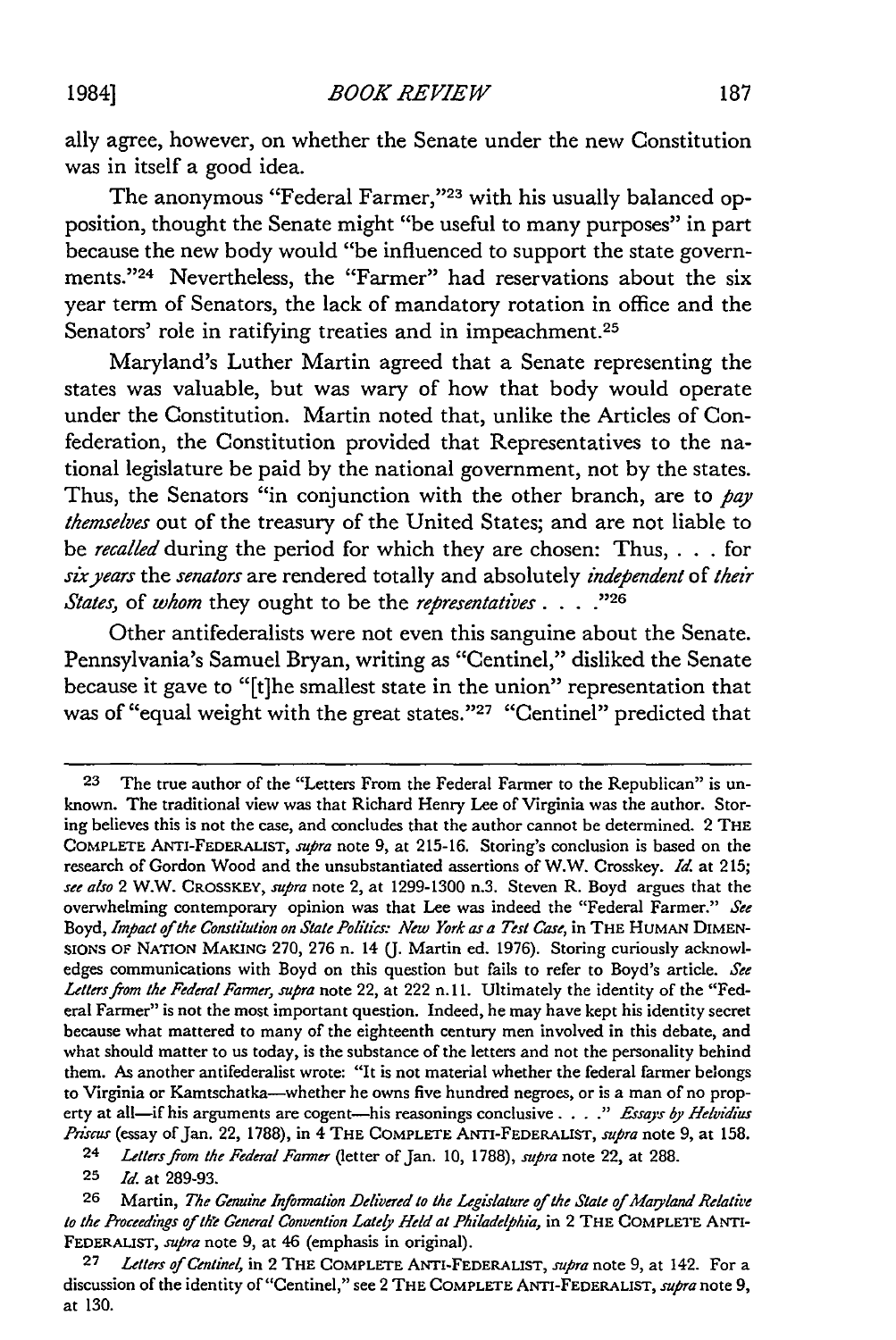the Senate would become the basis of an "aristocratic junto. '28 Because the Senate had executive as well as legislative powers "it would become *a permanent aristocracy,* and swallow up the other orders in the government."<sup>29</sup> "Cincinnatus" went one step further, asserting that "the senate, is vested with-legislative-executive-and judicial powers" and "is likely to produce a baneful aristocracy, which will swallow up the democratic rights and liberties of the nation."30

The Senate was just one area of the Constitution where antifederalists differed. Some antifederalists, troubled by the two year terms of members of the House, would have preferred annual elections of that body or a guarantee of rotation in office.<sup>31</sup> Others did not view the two year term as a problem. Some antifederalists were more worried than others about the judicial branch.<sup>32</sup>

Sectionalism also contributed to the differences among the antifederalists. Some southerners opposed the Constitution because they believed the commerce clause would harm the farming interests of the largely agrarian South.33 Others, like Virginia's George Mason, agreed that national regulation of commerce was necessary, but believed that such regulation should be subject to a two-thirds vote in Congress, in order to prevent Northern domination.<sup>34</sup> In contrast, the commerce clause did not greatly concern northern antifederalists.

The question of slavery divided many antifederalists along sectional lines. Except for Rawlins Lowndes of South Carolina,<sup>35</sup> Storing found

**32** *See* S. Chase, *Notes of Speeches Delivered to the Mayland Ratiying Convention,* in 5 THE COMPLETE ANTI-FEDERALIST, *supra* note 9, at 83; *A Review of the Constitution Proposed by the Late Convention by a Federal Republican,* in 3 THE COMPLETE ANTI-FEDERALIST, *supra* note 9, at 77- 78; *Lettersfrom the Federal Farmer* (letter of Jan. 18, 1788), *supra* note 22, at 315-23.

**<sup>33</sup>***See* J.T. **MAIN,** *supra* note 2, at 273-77. Even many southerners who supported the Constitution did not like the commerce clause. General Charles Cotesworth Pinckney of South Carolina declared "it was the true interest of the S[outhern] States to have no regulation of commerce," but agreed to the commerce clause because of "liberal views" of the eastern States "towards the views of South Carolina." 2 THE RECORDS OF THE FEDERAL **CONVENTION** OF 1787, at 449-50 (M. Farrand ed. 1911). The "views of South Carolina" was a euphemism for the continuation of the slave trade.

34 Mason, *Objections to the Constitution of Government formed by the Convention,* in 2 THE **COM-**PLETE ANTI-FEDERALIST, *supra* note 9, at 12-13.

**35** *Speeches of Rawlins Lowndes in the South Carolina Legislature,* in 5 THE COMPLETE ANTI-FEDERALIST, *supra* note 9, at 150 [hereinafter cited as *Lowndes].* For a more extended discussion of slavery and antifederalism, see *infra* notes 104-23 and accompanying text.

**<sup>28</sup>** *Id.* at 142.

**<sup>29</sup> Id.** at 150 (emphasis in original).

**<sup>30</sup>** *Essays by Cincinnatus* (letter of Nov. 22, 1787 to James Wilson), in 6 THE COMPLETE ANTI-FEDERALIST, *supra* note 9, at **18.** These Essays have been attributed to Richard Henry Lee as well as his brother, Arthur Lee. The true author remains unknown. 6 THE COMPLETE **ANTI-FEDERALIST,** *supra* note 9, at 5, 6 & n.2.

**<sup>31</sup>** *See, e.g., Letter by an Ojier of the Late Continental Army,* in 3 THE COMPLETE ANTI-FEDERALIST, *supra* note 9, at 94; Arms, Maynard & Field, *Reasons for Dissent,* in 4 THE COM-PLETE **ANTI-FEDERALIST,** supra note 9, at 256; *Letters from the Federal Farmer* (letter of Jan. 10, 1788), *supra* note 22, at 290-91.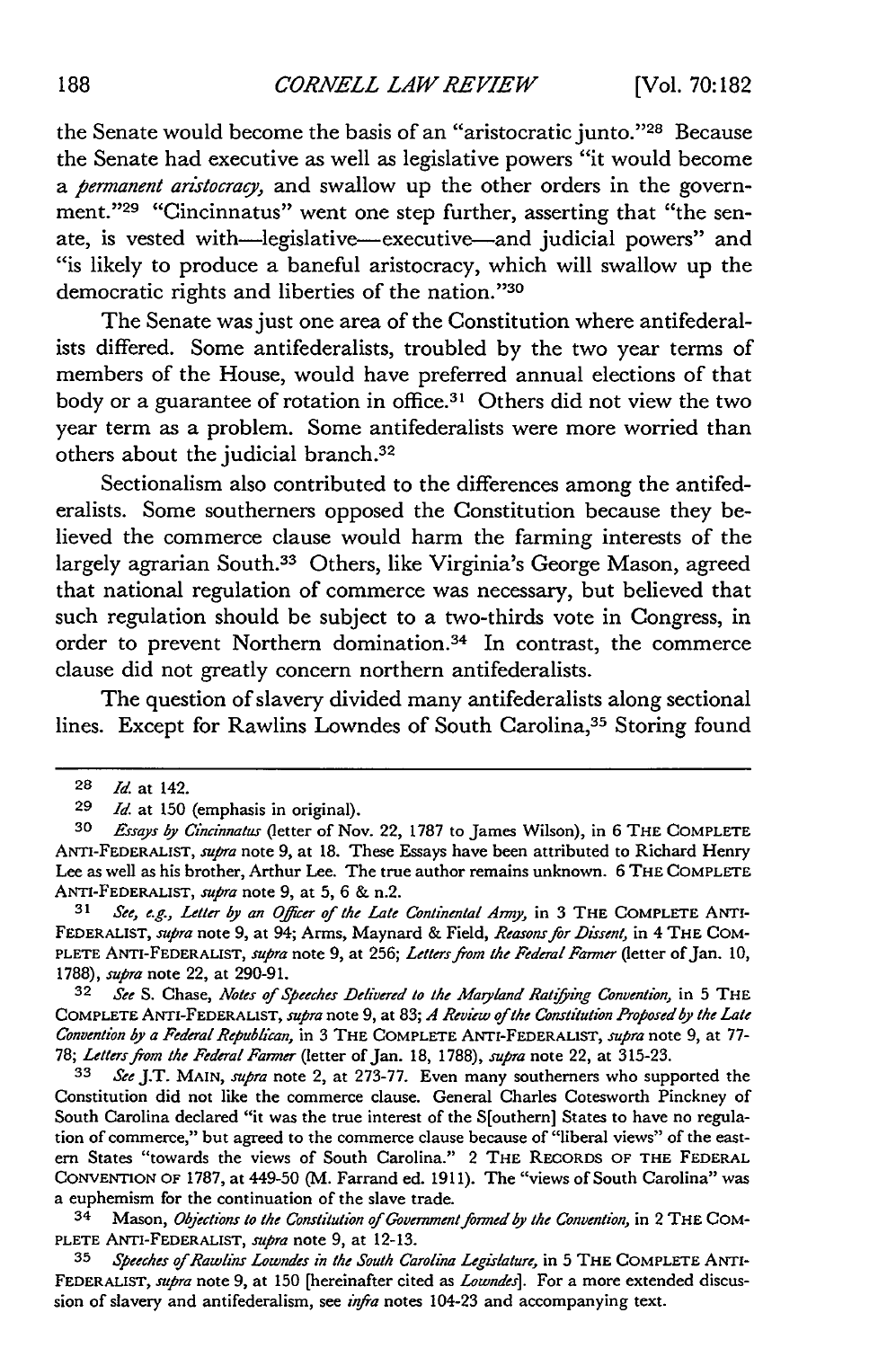1984] *BOOK REVIEW*

no opponents of the Constitution who defended the continuation of the slave trade. On other issues involving slavery, however, northern and southern antifederalists differed. Antifederalist interpretations of the Constitution's war powers clauses perhaps best illustrates this sectional split. Three Massachusetts antifederalists complained that they would be forced to take up arms to defend slavery.36 Patrick Henry, on the other hand, feared that the war power would be used to end slavery. Henry warned that "[a]mong ten thousand *implied powers*" in the Constitution "[the national government] may, if we be engaged in war, liberate every one of your slaves if they please."37 It is ironic that both sides were correct in their analysis. On the one hand, troops of the national government were used to suppress slave rebellions, and to fight a war with the Seminole Indians that, at least in part, concerned runaway slaves.<sup>38</sup> Both federal troops and the state militias—including those in Massachusetts-were ordered to help return fugitive slaves to the South.<sup>39</sup> On the other hand, Lincoln used implied powers and the war powers to issue the Emancipation Proclamation.4°

**<sup>36</sup>** Arms, Maynard & Field, *supra* note **31,** at 263.

**<sup>37</sup>** *The Debates in the Convention of the Commonwealth of Virgia, on the adoption of the Federal Constitution,* in 3 THE **DEBATES IN** THE SEVERAL **STATE** CONVENTIONS, *supra* note 6, at 589-90 [hereinafter cited as *Virginia Debates].* Henry made this argument on June 24, 1788. Storing provides nearly 50 pages of Henry's arguments in the Virginia ratifying convention. But inexplicably Storing ended his excerpts of Henry's speeches on June 17, even though Henry delivered major speeches on the 20th, the 23d, the 24th, and the 25th. *See id.* at 539-46, 577- 80, 587-96 & 649-52.

**<sup>38</sup>** Federal troops and state militias were used to hunt down slaves after the 1831 rebellion that Nat Turner led in Southampton County, Virgina. *See generaly* H. APTHEKER, **NE-**GRO **SLAVE** REVOLTS (1939); F. **JOHNSON,** THE **NAT** TURNER SLAVE INSURRECFION (1966); **S.** OATES, THE FIRES OF **JUBILEE: NAT** TURNER'S FIERCE REBELLION (1975). Federal troops, led by Colonel Robert E. Lee, were responsible for the capture of John Brown after Brown's raid on Harper's Ferry, Virginia. *See* S. **OATES,** To **PURGE THIS LAND** WITH BLOOD, A BIOGRAPHY OF **JOHN** BROWN 297-303 (1970).

A major cause of the Seminole Indian Wars, fought intermittently from 1810 to 1858, was the Seminole's willingness to offer a safe haven for fugitive slaves from Florida and Georgia. A main goal of the U.S. Army during these wars was to recapture the runaway slaves. *See generally J.* GIDDINGS, **THE EXILES** OF FLORIDA (1858); **D.** LITTLEFIELD, JR., **AFRICANS AND SEMINOLES** (1977); J. **SPRAGUE, THE** ORIGIN, PROGRESS, **AND CONCLUSION** OF **THE** FLORIDA WAR (1848); **1** H. **WILSON,** HISTORY OF THE **RISE AND** FALL OF **THE SLAVE** POWER **IN** AMERICA 133, 515-16 (1872).

**<sup>39</sup>** One of the most notorious uses of federal troops to return a fugitive slave was the Anthony Burns episode. At a cost of thousands of dollars, several hundred federal army troops, a detachment of U.S. Marines, a coast guard revenue cutter with full crew, and many companies of state militia removed Anthony Bums from Boston. He was returned to Virginia and sold at auction for \$910. J. **PEASE** & W. PEASE, THE FUGITIVE SLAVE LAW **AND ANTHONY** BURNS: A PROBLEM **IN** LAW **ENFORCEMENT** 38-53 (1975); *see also* **S.** CAMPBELL, THE **SLAVE CATCHERS** 125-32 (1970).

<sup>40</sup> J.H. FRANKLIN, THE **EMANCIPATION** PROCLAMATION (1963).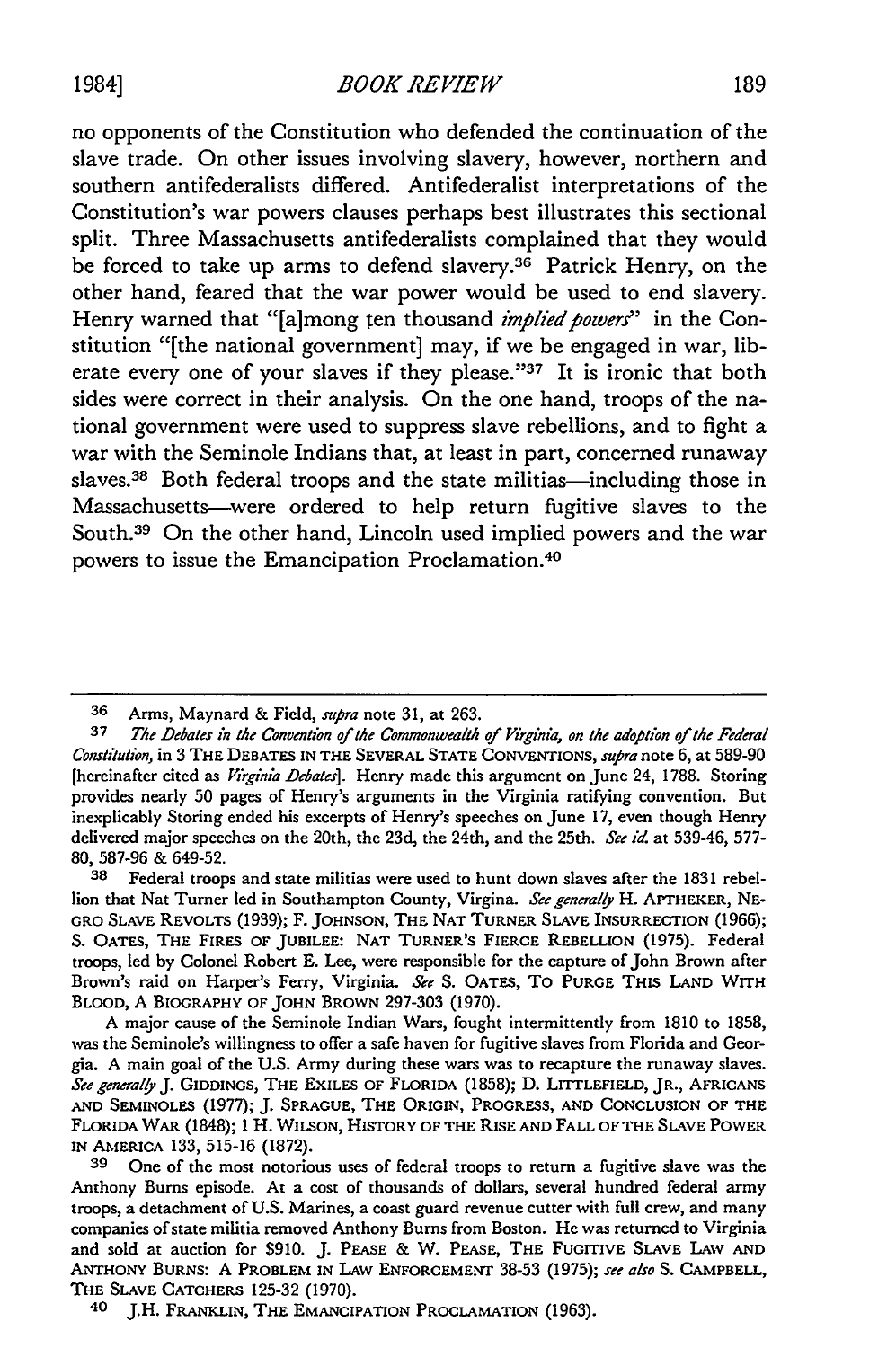#### III

# AGREEMENT AMONG THE DISSENTERS

Despite these conflicts on certain issues, the antifederalists demonstrated a significant degree of unity, which Storing's collection clearly reflects. The antifederalists dissected the Constitution word by word and clause by clause. At least one antifederalist found something objectionable with virtually each part of the document. Some state politicians opposed the Constitution for rather parochial reasons: a stronger national government might undermine their power and prestige. Others opposed it for rather narrow economic interests. Most antifederalists, however, honestly feared that the new Constitution would destroy republican government and deprive the people of their hard-won liberties.

How the antifederalists articulated those fears illustrates the strengths and weaknesses of the federal compact. Moreover, by examining in detail four of the antifederalist arguments-first, that the Constitution was written illegally; second, that it posed a threat to American liberty; third, that the document lacked a bill of rights; and fourth, that the document did not resolve the slavery issue-we can more clearly understand the meaning of the Constitution. From an examination of these arguments, it becomes apparent that such men as George Mason, Luther Martin, and the "Federal Farmer" understood the dangers of the Constitution just as clearly as James Madison, Alexander Hamilton, and James Wilson understood the virtues of the compact. While "Publius" taught Americans how great their nation might become, "Cato" and "Brutus" warned Americans to guard their liberties and to prevent greatness from degenerating into tyranny.

# A. The Illegally Written Constitution

As might be expected from a group that included many lawyers, the antifederalists raised serious questions about the procedures that brought the Constitution into being. The procedural arguments against the Constitution can be divided into three distinct issues.

The first two procedural arguments represent separate but interconnected attacks on the Constitutional Convention: (1) that the convention went beyond its designated powers and legal authority in writing a new constitution; and (2) that, even if the convention had a right to propose a new form of government, the ratification provisions which allowed nine states to create a new nation were illegal, contrary to the Articles of Confederation, and were dangerous to the American Union. The third procedural complaint concerned the politics of ratification and the high handed tactics employed by those who favored the Constitution. Antifederalists feared that the new Constitution would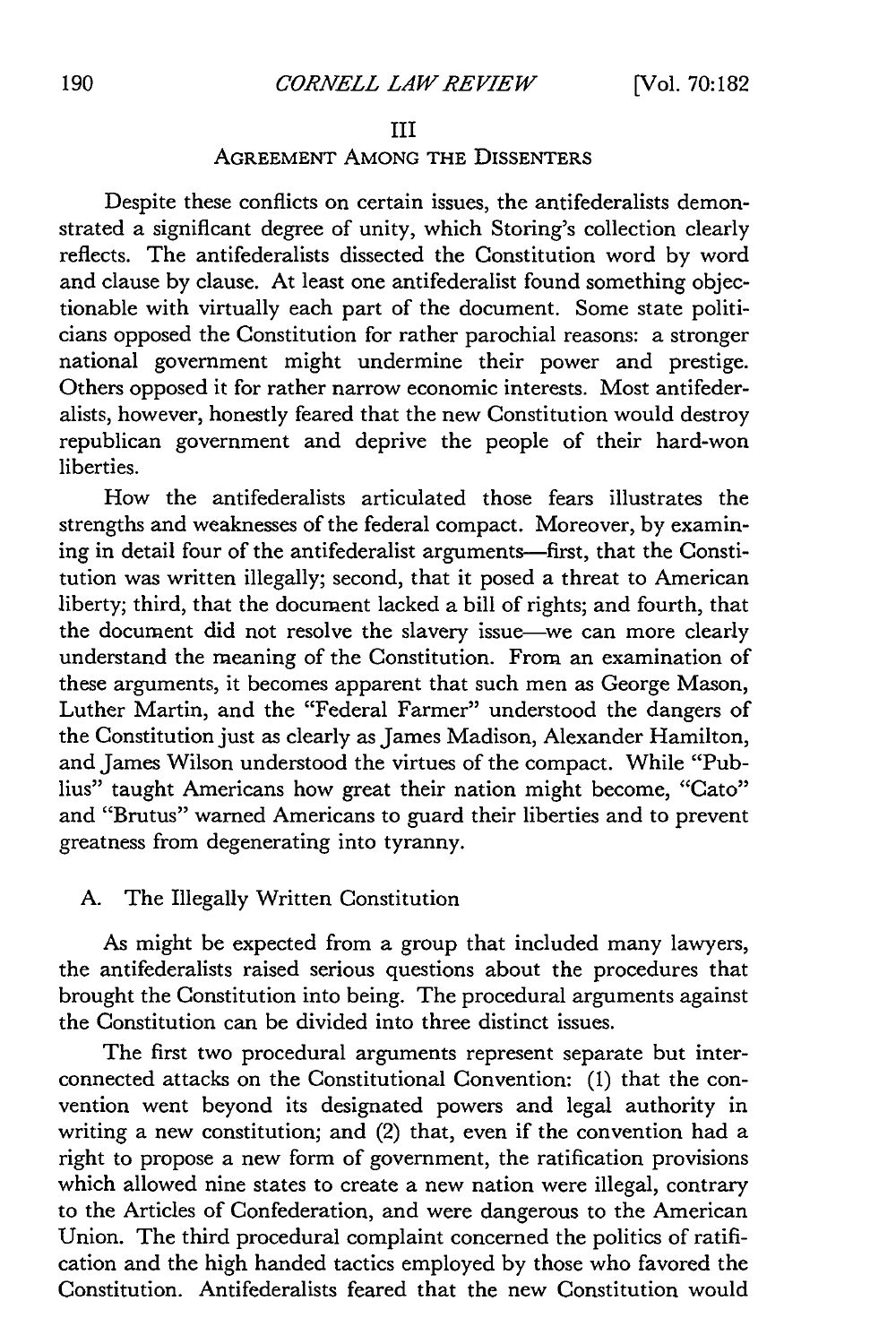1984]

bring tyranny to the American nation; the ratification process certainly did little to allay such fears.

Antifederalists argued that the Constitutional Convention was called only to propose amendments to the existing Articles of Confederation, *not* to write a new constitution. "A Republican Federalist" argued that the delegates to the convention "had no other authority to act in this matter, than what was derived from their *commissions-when* they ceased to act *in conformity thereto,* they ceased to be a federal convention, and had no more *right* to propose to the United States the new form of government, than an equal number of other gentlemen, who might voluntarily have assembled for this purpose."41

Such an argument might appear overly legalistic and even disingenuous. After all, the Congress could have ignored the proposed Constitution and not sent it on to the states for ratification. In the broadest sense, the Constitution was merely a recommendation for revising the Articles, although perhaps a more extensive revision than initially contemplated. Furthermore, even if the delegates had gone beyond their legitimate authority, such an occurrence was not unprecedented. Only a dozen years earlier, some members of the Second Continental Congress had exceeded their authority by declaring independence. In 1787, America was still a revolutionary nation.

In fact, this procedural argument reflected the nation's revolutionary heritage. The delegates to the Philadelphia convention had not been democratically elected. The states selected these representatives for the sole purpose of proposing amendments to the Articles. If the people of the United States were to adopt a new Constitution, then it seemed logical, especially to a generation of democratic revolutionaries, that the drafting process should be broadly based.

Some of the antifederalist protest foreshadowed problems of more modern revolutions. South Carolina's Rawlins Lowndes worried that one illegal change would be the first step towards other illegal changes. "Charters," he told the state legislature, "ought to be considered as sacred things."'42 Lowndes noted this new constitution was "an experiment" and asked why "risque the loss of political existence on experiment?"<sup>43</sup> Storing asserts that such a response was typical of Lowndes, a conservative who feared change.<sup>44</sup> That is in part true. But, at the same time, Lowndes was a revolutionary, asking a question that many modern revolutionaries would understand. Lowndes asked when did the revolution actually end and the process of nation-building begin?

*<sup>41</sup> Letters of A Republican Federalist* (letter **of** Jan. 2, 1788), **in** 4 **THE** COMPLETE ANTI-FEDERALIST, *supra* note 9, at 168 (emphasis in original).

<sup>42</sup> *Lowndes,* supra note 35, at 149-50.

**<sup>43</sup>** *Id.* at 150.

**<sup>44 1</sup>** THE COMPLETE ANTI-FEDERALIST, *supra* note 9, at **8.**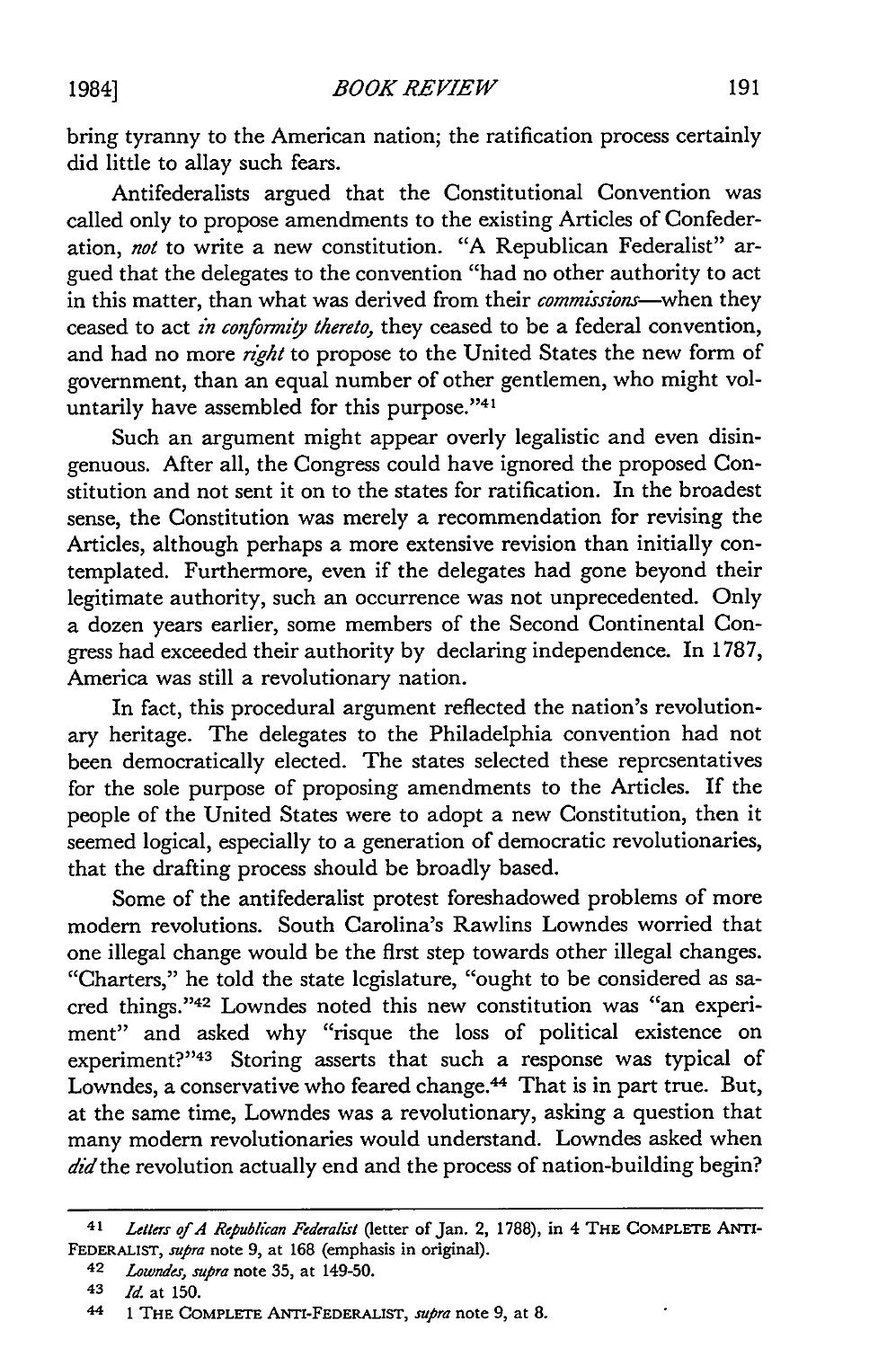With hindsight we can readily see that the adoption of the Constitution answered Lowndes's question. To Lowndes and his antifederalist contemporaries, however, the new constitution was just another governmental experiment in what appeared to be an era of permanent revolution.

The fear of the illegally written constitution led to the second procedural objection to the Constitution-that the Convention itself was part of an antidemocratic conspiracy. Antifederalists objected not only that the proceedings were secret and that the delegates had exceeded their authority, but also that the convention had presented the nation with a *fait accompli* that could only be voted up or down, and that the Constitution would become effective after only nine states had accepted it, even though the Articles of Confederation could not be amended without the unanimous approval of the states. As the Albany Antifederalist Committee proclaimed:

They have declared, that if the conventions of nine states ratify the constitution, it shall be established between the states so ratifying the same; by which means, if all the states should not adopt it, they have laid a foundation to defeat the confederation and dissolve the union of the states. A clause dictated by the same genius of aristocracy, which prompted the convention to enjoin secresy [sic] on their members, to keep their doors shut, their journals locked up, and none of the members to take any extracts. <sup>45</sup>

The fact that ratification required the approval of only nine states undermined antifederalist efforts in both Virginia and New York. By the time these two states voted on ratification, nine states had already ratified the Constitution. A majority of those elected to the ratification convention in New York opposed the Constitution. Some of these men, including Melancton Smith, nevertheless voted for the Constitution because they believed that they had no choice. New York would have preferred to remain in a United States governed by the Articles of Confederation, but, by the time New York's convention voted, that alternative no longer existed.46 The political situation that New York confronted undermines Storing's contention that the federalists won because they had better arguments. Even the essays of "Publius"- $The$ *Federalist Papers-could* not convince New Yorkers to elect a federalist majority to the ratifying convention.<sup>47</sup> In New York, and later in North Carolina and Rhode Island, the fact that the Constitution was already ratified, and not superior arguments, carried the day. Had the New York antifederalists recognized the trap created by previous ratifications, they might have raced with Maryland and Pennsylvania to be the

*<sup>45</sup> Address of the Albany Antifederal Committee,* in 6 **THE** COMPLETE ANTI-FEDERALIST, *supra* note 9, at 124.

<sup>46</sup> J.T. **MAIN,** *supra* note 2, at 237-39.

*<sup>47</sup> See id.* at 237.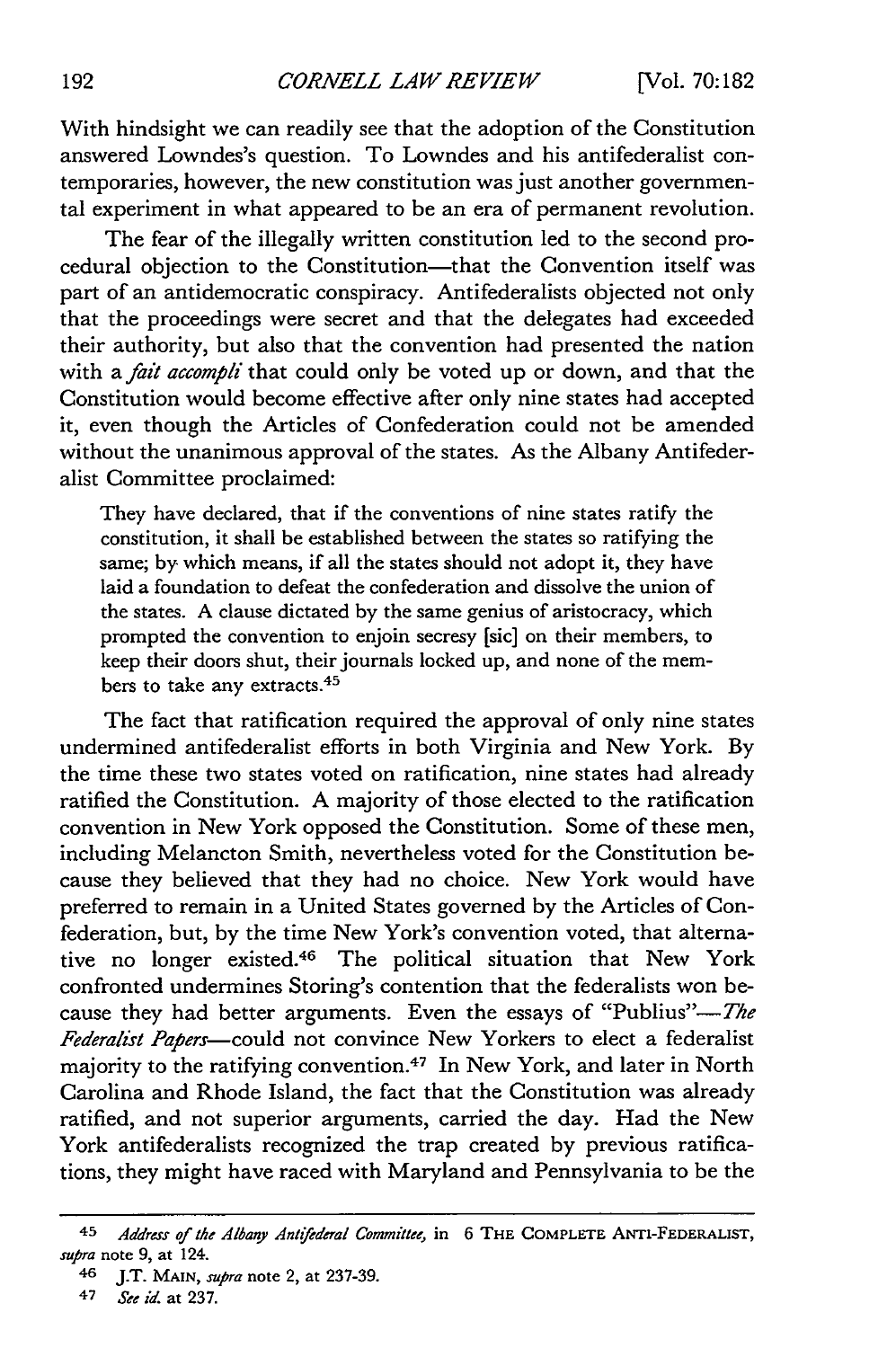first to hold a convention in order to defeat the Constitution and thereby influence subsequent state ratification debates. It is within this context that opponents of the Constitution felt that this new form of government was being imposed upon them.

The third procedural issue, like the first, centered on the legality of the process. Storing asserts that the argument that the Convention lacked legal power to write a new Constitution "became less pertinent every day simply because the Constitution was in fact before the people."'48 The process of ratification emerged as an even more dangerous factor, however. In Pennsylvania, for example, the state assembly voted to call a ratification convention before the Congress (meeting in New York at the time) had even transmitted the Constitution to the states.<sup>49</sup> On the penultimate day of the session, the pro-Constitution "Republicans, enjoying a temporary majority in the Assembly, pressed for immediate action."<sup>50</sup> Those opposed to the Constitution argued that a decision on when and how to choose delegates to a ratifying convention should be postponed until after the election of the new legislature set for the following month. The antifederalists advocated delay on the grounds that the Constitution was not officially before the assembly, and that the people of the state deserved the opportunity to read the proposed Constitution and vote for or against assembly members on the basis of that document. When the temporary federalist majority rejected these arguments, the antifederalist members of the assembly boycotted the last session in order to prevent a quorum. The next day, a mob forced two of the assemblymen back to the chamber in order to establish a quorum, and the call for a convention was approved.<sup>51</sup>

If this behavior on the part of the federalists reflected the tenor of politics to be expected under the new Constitution, it is understandable that many people feared an impending end to liberty. "Philadelphiensis" wondered

[i]f the proposed plan be a good one upon the whole, why should its friends endeavour to prevent investigating its merits or defects? Why should they hurry it on us before we have even read it? Does not this look suspicious like? Is it not a proof that it is the works of darkness, and cannot bear the light? Why should they summon a Convention in Pennsylvania, before the tenth part of the people had time to judge for themselves, or to know whether it was a free or a tyrannical system of government? Why employ bullies to drag some members of the Assembly per force to the House to make a quorum, in order to call a Convention?<sup>52</sup>

**<sup>48 1</sup> THE COMPLETE ANTI-FEDERALIST,** supra note 9, at 7.

**<sup>49</sup>** S. **BOYD,** supra note 2, at 23-24.

**<sup>50</sup>** *Id.* **at 23.**

**<sup>51</sup>** See *S.* BOYD, supra note 2, **at** 24; J.T. *MAIN, supra* **note** 2, **at** 187-88.

**<sup>52</sup>** *Essays of Philadelphiensis,* in **3** THE COMPLETE ANTI-FEDERALIST, *supra* note **9, at 131.**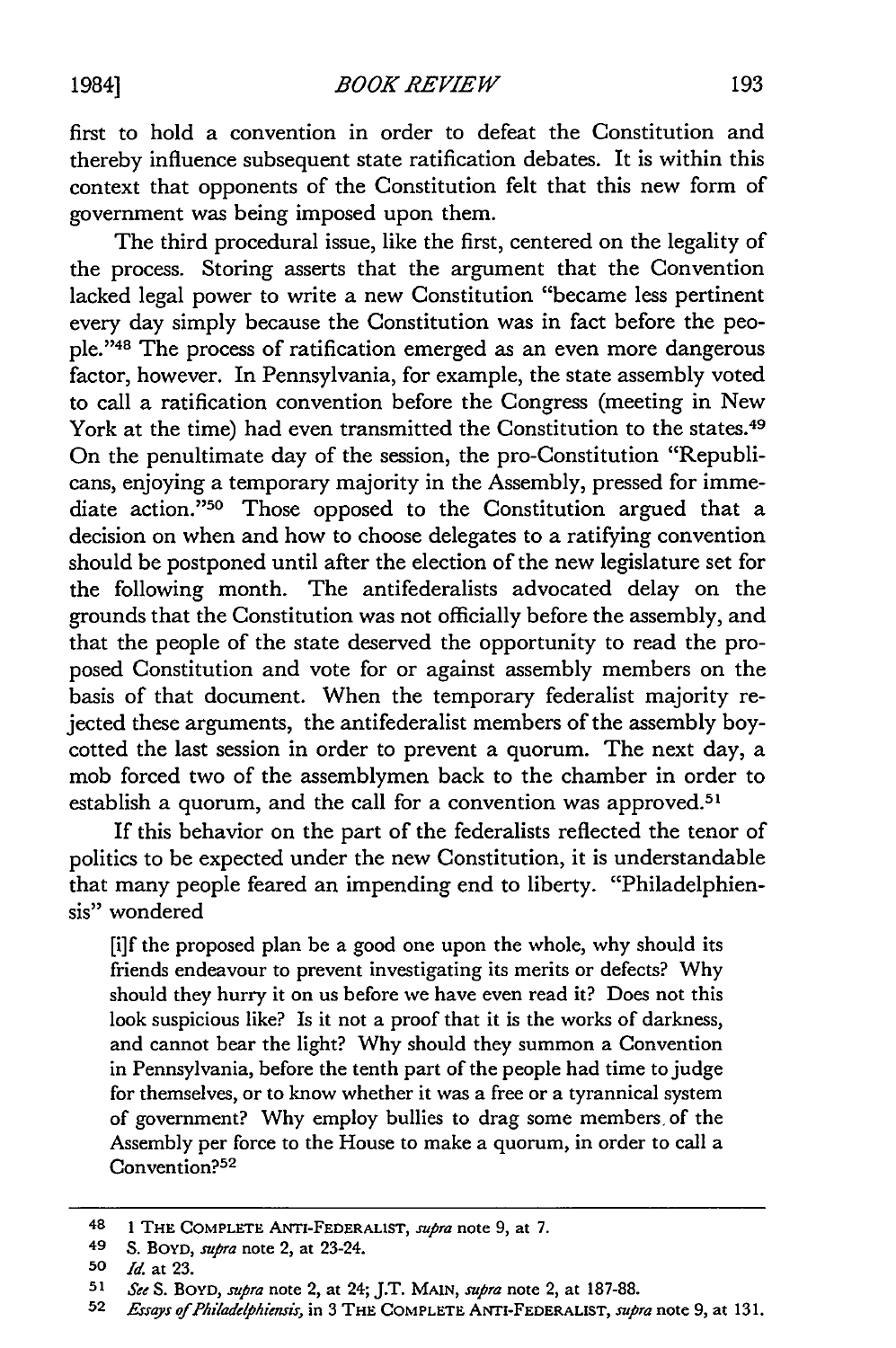Another Pennsylvanian was even more fearful of the excesses of the federalists. "An Old Whig" noted that in Boston

no man is permitted to publish a doubt of the infalibility of the late convention, without giving up his name to the people, that he may be delivered over to speedy destruction; and it is but a short time since the case was little better in this city. [This was] a portion of the very same spirit, which has so often kindled the fires of the inquisition: and the same Zealot who would hunt a man down for a difference of opinion upon a political question which is the subject of public enquiry, if he should happen to be fired with zeal for a particular species of religion, would be equally intolerant. <sup>53</sup>

Since the proposed Constitution contained no Bill of Rights or protections of speech or "Liberty of Conscience,"<sup>54</sup> it is not unreasonable that the "Old Whig" was concerned about the implications of force and the ratification process. He warned: "They are idiots who trust their future security to the whim of the present hour."55

The "Federal Farmer" was calmer but his position was similar. The "Farmer" rejected the need for the new Constitution, noting that if "we remain cool and temperate, we are in no immediate danger of any commotions; we are in a state of perfect peace, and in no danger of invasions; the state governments are in the full exercise of their powers."<sup>56</sup> The "Farmer" acknowledged there were problems with the "regulation of trade, securing credit" and paying public debts, but he asserted "whether we adopt a change, three or nine months hence" did not matter.57 The nation was only just recovering from "a long and distressing war."<sup>58</sup> The "Farmer" thought the nation should finish its post-war recovery and "reform our federal system" but not by hastily changing the whole system for one which might "totally destroy the liberties of this country." 59

# B. A Threat to Liberty

How might the Constitution "totally destroy the liberties" of America? Some antifederalists feared the presidency, a position that combined the responsibilities of the nation's civil executive with those of commander-in-chief of the Army, while allowing for unlimited terms in

<sup>&</sup>quot;Philadelphiensis" was a mathematics instructor at the University of Pennsylvania. 3 THE COMPLETE ANTI-FEDERALIST, supra note **9,** at **99.**

**<sup>53</sup>***Essays of An Old Whig,* in **3** THE COMPLETE ANTI-FEDERALIST, *supra* note 9, at **35** (footnote omitted).

**<sup>54</sup>** *Id.* at 34.

**<sup>55</sup>** *Id.* at 35.

**<sup>56</sup>** *Lettersjrom the Federal Farmer* (letter of Oct. 8, 1787), *supra* note 22, at 225.

**<sup>57</sup>** *Id*

**<sup>58</sup>** *Id*

**<sup>59</sup>** *Id.* at 226.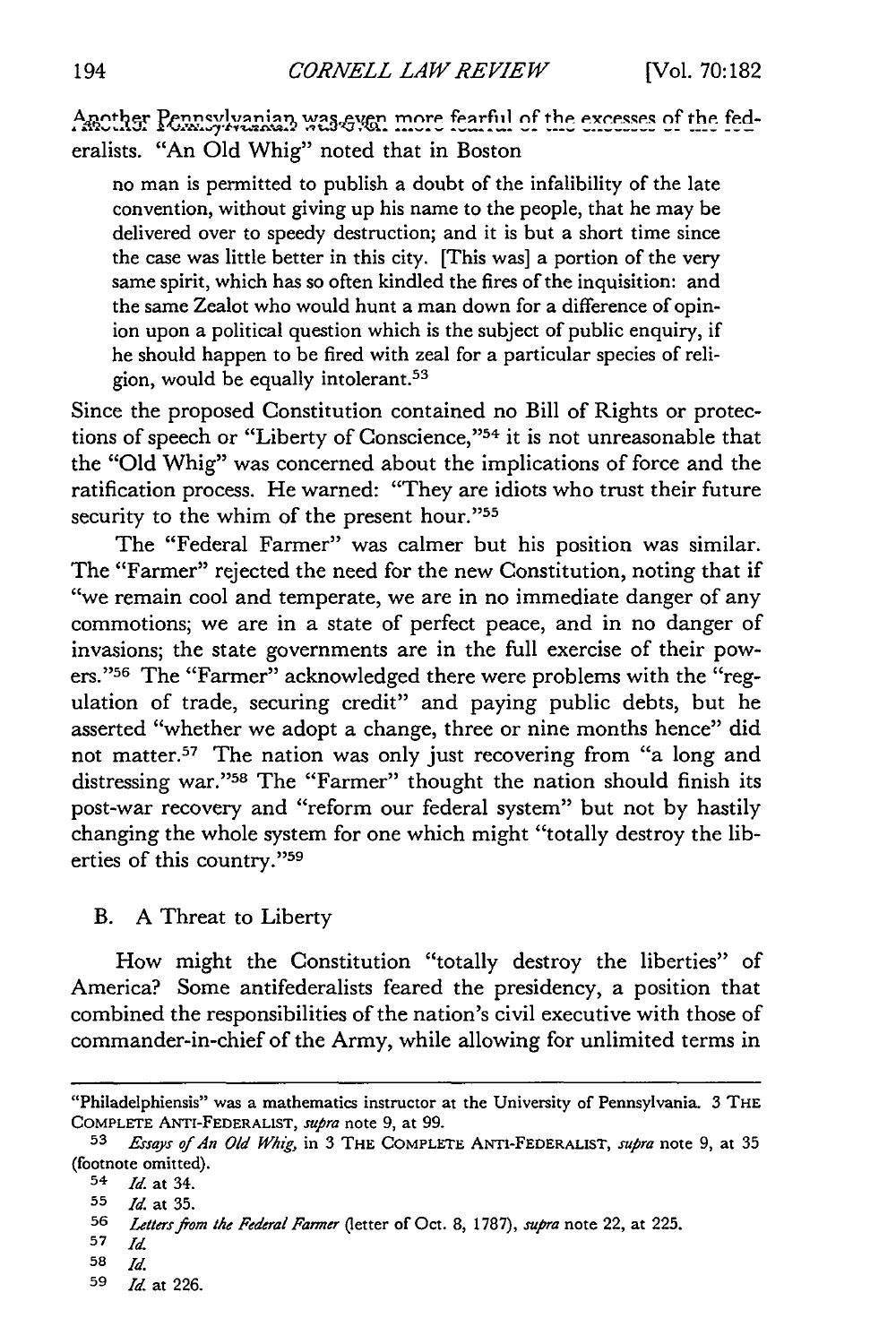office. Patrick Henry looked at the Constitution and did not see the "beautiful features"<sup>60</sup> that James Madison saw. Henry told the Virginia ratifying convention, "when I come to examine these features, Sir, they appear to me horridly frightful: Among other deformities, it has an awful squinting; it squints towards monarchy **.. .** Your President may easily become King **.... "61** Others worried about the Senate whose members would serve long terms without any check on them by the people. Many antifederalists predicted that the Senate would become an aristocracy. Because the Senate possessed executive and judicial, as well as legislative, roles, that body seemed especially dangerous. Henry warned, "Your Senate is so imperfectly constructed that your dearest rights may be sacrificed by what may be a small minority; and a very small minority may continue forever unchangeably this Government, although horridly defective."<sup>62</sup>

Even the House of Representatives was too remote for some antifederalists. In their view, that body consisted of too few members for it to be truly representative of the people. $63$ 

At first glance such fears seem virtually unfounded, but there is an eerie modernity to these antifederalist concerns. Is the modern imperial presidency any different from the one the antifederalists feared? Even the War Powers Act<sup>64</sup> has not prevented an American president from sending troops to Lebanon and Grenada. Without such a law, a secret war in Cambodia and Laos was fought for many years. And the imperial presidency has not been confined to foreign affairs. With a single order, Franklin Roosevelt incarcerated nearly 100,000 American citizens for three and a half years.<sup>65</sup> As the antifederalists might have predicted, even the Supreme Court lacked both the moral authority and the moral sensitivity to object.<sup>66</sup> The use of federal troops to suppress strikes in the nineteenth century and veterans protesting the depression during the

**<sup>60</sup>** *Speeches of Patrick Heng in the Virginia State Ratifing Convention* (speech ofJune 5, 1788), in 5 THE COMPLETE ANTI-FEDERALIST, *supra* note 9, at 224 [hereinafter cited as *Speeches of Patrick Heng].*

**<sup>61</sup>** *Id.*

**<sup>62</sup>** *Id*

**<sup>63</sup>** *See, e.g., Chase, supra* note 32, at 89; Mason, *supra* note 34, at *11; Essays ofJohn* De *Witt,* in 4 THE COMPLETE **ANTI-FEDERALIST,** *supra* note 9, at 27-28; *Letters fom the Federal Farmer, supra* note 22, at 287; *The Address and* Reasons *of Dissent of the Minority of the Convention of Pennsylvania to their Constituents,* in 3 THE COMPLETE ANTI-FEDERALIST, *supra* note 9, at 158-59.

<sup>64 50</sup> **U.S.C.** §§ 1541-48 (1982).

**<sup>65</sup>** *See* Exec. Order No. 9066 (1942), reprinted in 3 C.F.R. 1092 (1938-1942 comp. 1968); *see alsoJ.* BURNS, ROOSEVELT: THE SOLDIER **OF** FREEDOM 213-17, 266-68, 463-64 (1979); R. **DANIELS,** THE DECISION TO RELOCATE THE JAPANESE AMERICANS (1975); P. IRONS, **JUS-TICE AT** WAR (1983).

**<sup>66</sup>** The Court refused to interfere with a curfew imposed on American citizens of Japanese ancestry, Hirabayashi v. United States, 320 U.S. 81 (1943), or with their internment, Korematsu v. United States, 323 U.S. 214 (1944). *See generally* J. TENBROEK, PREJUDICE, WAR **AND** THE CONSTITUTION (1954). The Court modified its support of the internment in *Exparte* Endo, 323 U.S. 283 (1944).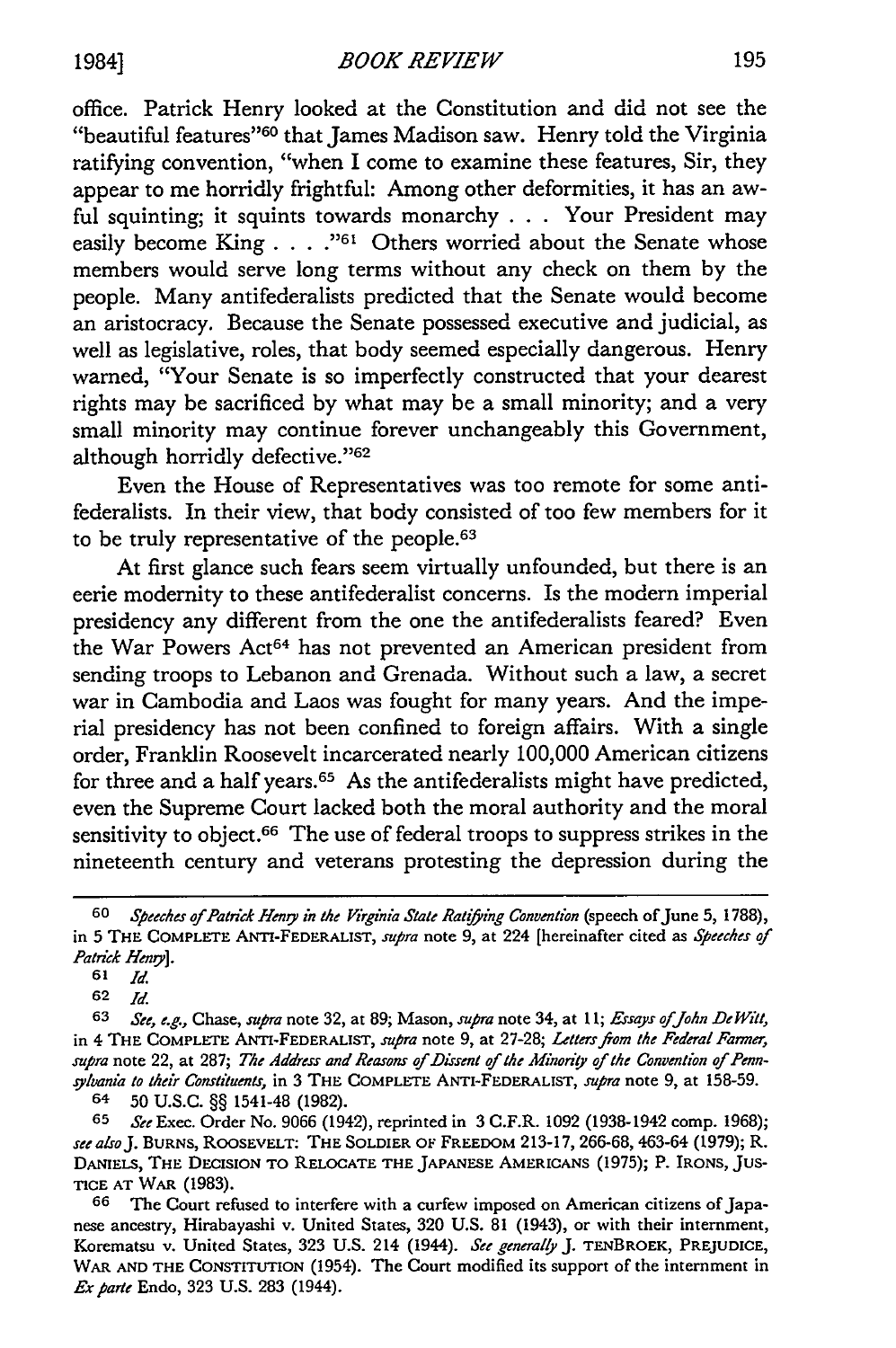1932 Bonus March are yet other examples of what the antifederalists feared. If there are few such instances of this type of behavior in our nation's early history, it may be because the fears of the antifederalists remained alive until the Civil War. If there are more instances in recent years, it may be because a less well-read and less historically aware America has forgotten the warnings of antifederalists.

The fear of secrecy in government has only recently been rediscovered by Americans. The antifederalists had a healthy dose of this fear. The Constitution itself had been written in secret, and then simply presented to the states for approval or disapproval. This in itself was an argument against the Constitution, but it also underscored the antifederalist demand for open government.<sup>67</sup> Edmund Randolph worried about executives acting in secret. 68 "Deliberator" warned Pennsylvanians that "Congress may withhold, as long as they shall think proper, all information respecting their proceedings from the people."69 William Symmes sarcastically noted that the Constitution required " '[t]he Houses to keep a journal, and to publish the same, excepting such parts as may *in their judgment* require secresy.' Good again. A very wise Congress!"70 Symmes pointed out that such secrecy used to apply to "private articles in foreign treaties, secret expeditions, &c.,"71 but now anything might be kept secret. Symmes asked, "Who can complain, after this, that he knows nothing of public affairs, except the expenditure of the public money?"<sup>72</sup> Patrick Henry, vitriolic and untrusting as ever, pointed out that the phrase *"from time to time"* in the section of the Constitution requiring a congressional journal "admits of any extension."73 He predicted Congress may "carry on the most wicked and pernicious of schemes, under the dark veil of secrecy. The liberties of a people never were nor ever will be secure, when the transactions of their rulers may be concealed from them."74 These antifederalists would surely have recognized the steps that led to Watergate and the arguments of government lawyers in the Pentagon Papers case.<sup>75</sup> The futile attempts to force Congress to reveal how much is spent on "national security," the

<sup>67</sup> Martin, *supra* note 26, at 26-27; *A Review of the Constitution Proposed by the Late Convention by a Federal Republican, supra* note 32, at 70; *Letters of Cato,* in 3 THE COMPLETE ANTI-FEDERALisT, *supra* note *9,* at 107; *Letters of Centinel, supra* note 27, at 144.

<sup>68</sup> *Letterfrom Edmund Randolph Giving His Reasons for Refusing His Signature To the Proposed Federal Constitution,* in 2 THE COMPLETE ANTI-FEDERALIST, *supra* note **9,** at **92.**

<sup>69</sup> *Essay by Deliberator,* in 3 THE COMPLETE ANTI-FEDERALIST, *supra* note 9, at 179.

<sup>70</sup> Symmes, *Letter to Capt. Peter Osgood, Jr.* (Nov. 15, 1787), in 4 THE COMPLETE ANTI-FEDERALIST, *supra* note **9,** at **57** (emphasis in original).

 $71$   $Id.$ 

**<sup>72</sup>** *Id. See also A Friend to the Rights of the People,* Anti-Federalist, No. I, in 4 THE COM-PLETE ANTI-FEDERALIST, *supra* note 9, at 238-39.

<sup>73</sup> *Speeches of Patrick Heny* (speech of June 5, 1788), *supra* note 60, at 237 (emphasis in original).

**<sup>74</sup>** *Id*

<sup>75</sup> *See* New York Times v. United States, 403 U.S. 713 (1971).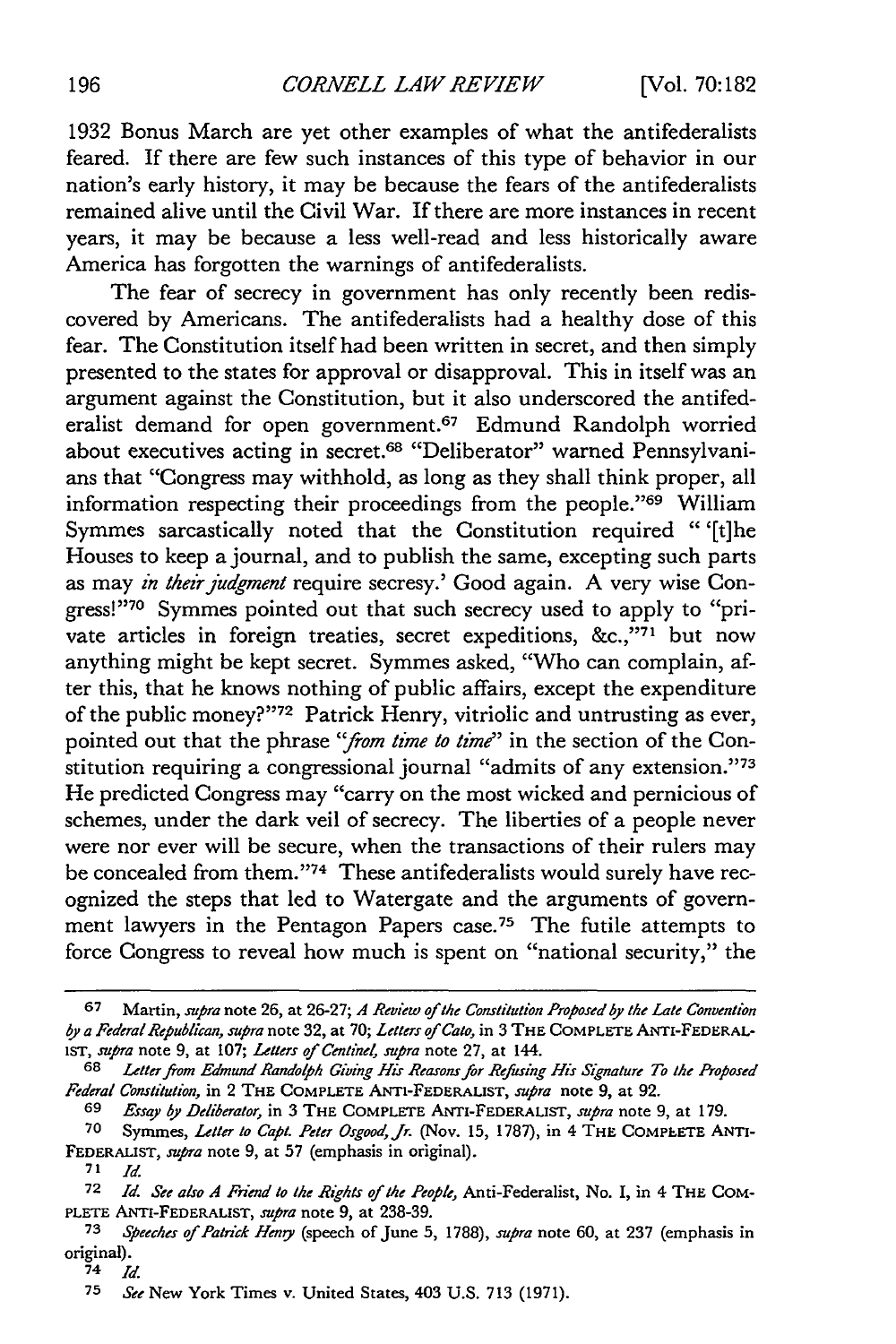refusal of the government to allow reporters on Grenada during the 1983 invasion,76 and the attempts to silence critics of the Central Intelligence Agency<sup>77</sup> would not have surprised the antifederalists.

Antifederalist criticisms of the Congress also have a strikingly modern tone. The Senate often has been called a "millionaires' club," distant from the people, and, if not aristocratic, at least the servant of certain special (and usually elite) interests.<sup>78</sup> The seventeenth amendment, which provides for direct popular election of Senators, suggests that the antifederalists were right in fearing an aristocratic Senate.

Many antifederalists also feared a system of government that did not provide for rotation of office.79 They argued that if men remained in office for too long a period, they would be corrupted by power. The twenty-second amendment, which limits the permissible number of presidential terms, represents a delayed response to the antifederalist fear of a Constitution that lacked mandatory rotation in office. The seniority system of Congress and the difficulty of unseating incumbents make the antifederalists seem like prophets. Samuel Chase of Maryland complained that members of the House of Representatives "will not be the representatives of the people at large but really of a few rich men in each state. A representative should be the image of those he represents. He should know their sentiments and their wants and desires . . . . <sup>780</sup> Chase feared that "only the *gentg,* the *rich* and well born will be elected."<sup>81</sup> It might be impractical to enlarge the House, but no one can seriously argue that congressmen from geographically large and diverse

*79 See, e.g.,* Warren, *Histoiy of the Rise, Progress and Termination of the American Revolution* (Chapter 31), in 6 THE COMPLETE ANTI-FEDERALIST, *supra* note 9, at 199; *Observations on the New Constitution, And on the Federal and State Conventions B a Columbian Patriot,* in 4 **THE** COM-PLETE ANTI-FEDERALIST, *supra* note 9, at 275-76, 278; *Speech by Charles Turner* (Jan. 17, 1788), in 4 THE COMPLETE **ANTI-FEDERALIST,** *supra* note 9, at 218.

**80** Chase, *supra* note 32, at 89. Samuel Chase later became a "high" federalist and served on the United States Supreme Court from 1796 to 1811. His notorious and repressive activities on the bench in trials concerning violations of the Sedition Act of 1798 illustrated the inadequacies of the Constitution for protecting political dissidents. Chase's later actions also underscore the importance of the Bill of Rights. We can only speculate how Chase and other Federalist judges would have acted without the restraint of the Bill of Rights. For a history of the Sedition Act, see generally **J.** SMITH, FREEDOM'S FETTERS (1956); *see also* Koffler & Gershman, *The New Seditious Libel,* **69** CORNELL L. REV. 816, 827-30 (1984).

197

**<sup>76</sup>** *See* N.Y. Times, Nov. 8, 1983, at **A10,** col. 2.

**<sup>77</sup>** *See* Snepp v. United States, 444 U.S. 507 (1980).

**<sup>78</sup>** The first use of the term "millionaires' club" in American politics was in 1888. Populists and progressives used the term "millionaires' club" at various times in the 1890s. In 1907, one editorialist wrote "[Tihe 'millionaires' club' is a facetious but truthful alias for our Upper House." *Shall Millionaires Run the Government?,* 35 AM. MONTHLY REVIEW OF REVIEWS 340, 340 (1907). *See also* H. **SPERBER** & T. TRITTSCHuH, AMERICAN POLITICAL TERMS **267** (1962). The term might remain apt today. In 1983, **23** Senators reported wealth of at least one million dollars. At that time, Senators had a salary of over \$60,000, which was more than five times the national average salary of \$11,056. N.Y. Times, May 22, 1983, § **1,** at **21,** col. **1.** *See also Detailed Listing of Senators' 1982 Finances,* **CONG. Q.,** Dec. 3, 1983, at 2563-94.

**<sup>81</sup>** Chase, *supra* note 32, at 89 (emphasis in original).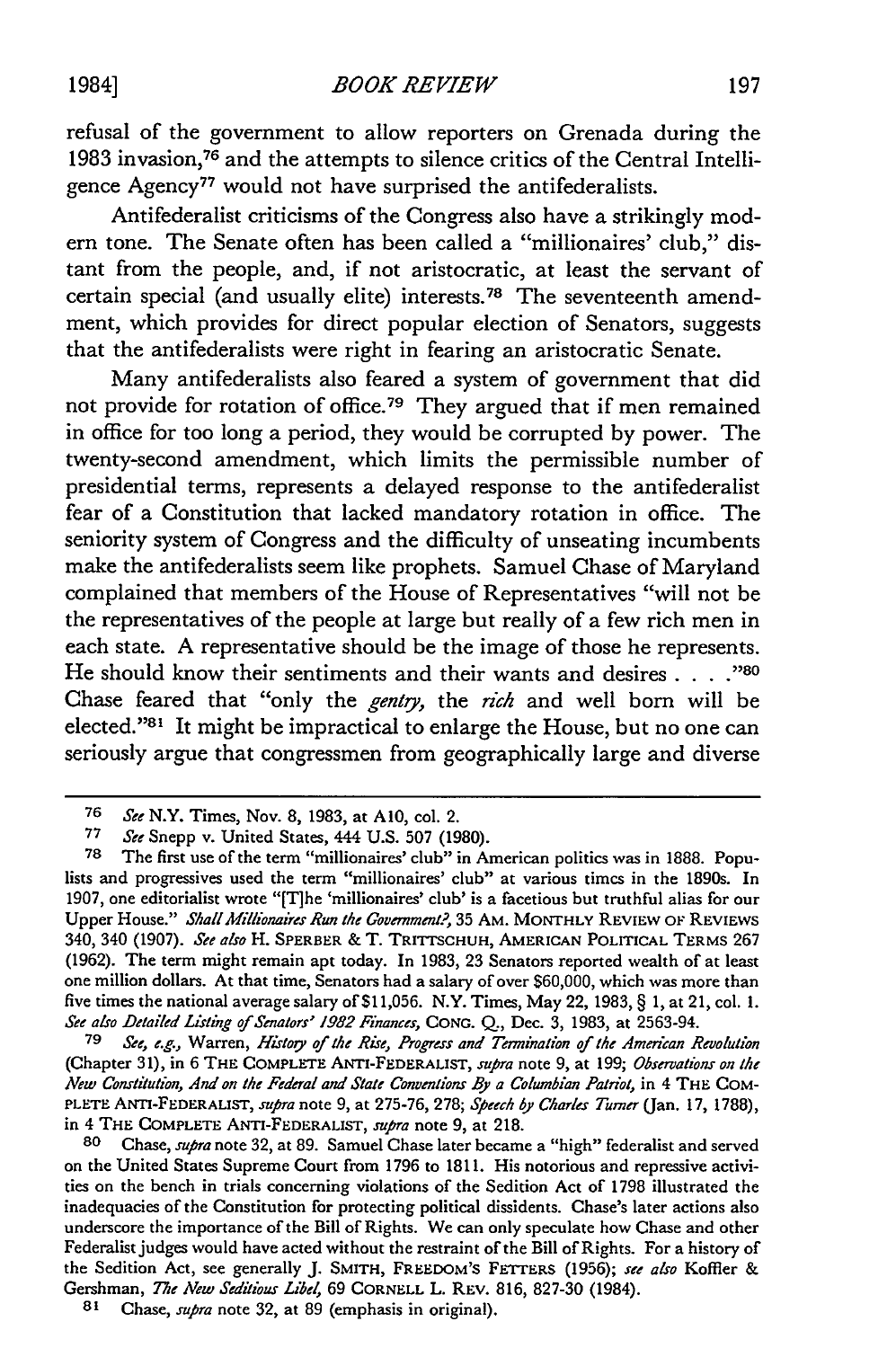districts can possibly represent the interests and needs of all their constituents. Certainly the percentage of "rich men" and women in the House far exceeds the national average.<sup>82</sup>

The antifederalists did not limit their attacks to specific provisions of the Constitution. Rather, they looked at the whole document, and they shuddered. "John Humble" envisioned a standing army collecting taxes. Those poor persons unable to pay would be hauled off "before our *federal judges,* who shall have power without *jug* or *trial,* to order the said miscreants for immediate execution; nor will we think their sentence severe unless after being hanged they are also to be both *beheaded* and *quartered.*"83 "A Turk" sarcastically praised the new Constitution for

the resemblance that it bears to that of our much admired Sublime Porte. Your President general will greatly resemble in his powers the mighty Ahdul Ahmed, our august Sultan-the senate will be his divan-your standing army will come in the place of our janizariesyour judges unchecked by vile juries may with great propriety be styled cadis **....** 84

More sober critics of the Constitution were equally alarmed by the new powers of the new government. "Brutus" warned New Yorkers that "standing armies in time of peace are dangerous to liberty, and have often been the means of overturning the best constitutions of government."<sup>85</sup> "Brutus" warned Americans that they would not always be fortunate enough to have men like Washington to lead their armies. "Brutus" pointed out that after the victory in the Revolutionary War some officers wanted to march on the government but "[f]ortunately

**<sup>82</sup>** Assets of members of the House of Representatives in the 97th Congress are listed in **FINANCIAL DISCLOSURE REPORTS** OF **MEMBERS OF THE U.S. HOUSE OF** REPRESENTATIVES **OF THE 97TH** CONGRESS, H.R. Doc. No. 97-197, 97th Cong., **2d** Sess. (1982). Similar reports have been published in recent years. These documents, however, do not give the total assets for each member and there are no summaries. Furthermore, assets are reported by ranges, rather than by specific amount. Although it is impossible to know exactly how rich members of the House are, it is clear from even the limited information available that the members are quite wealthy compared to the average citizen. Their salary in 1983 of more than \$60,000 far exceeded the average American worker's salary of \$11,056. See N.Y. Times, supra note 78; see also *Disclosure of Representatives' 1982 Finances,* **CONG.** Q., Dec. **10,** 1983, at 2631-65.

*<sup>83</sup> Address ofJohn Humble,* in 3 THE COMPLETE ANTI-FEDERALIST, *supra* note 9, at 90 (emphasis in original).

<sup>84</sup> Letter from A Turk (in Independent Gazetteer, Oct. 10, 1787), *reprinted in* **PENN-SYLVANIA AND** THE FEDERAL **CONSTITUTION** 159, 159 (J. McMaster & F. Stone eds. 1888). It is unfortunate that Storing failed to print any of the many vicious little antifederalist articles that reflected the fears of a good number of Americans.

**<sup>85</sup>** *Essays of Brutus* (essay of Jan. **24,** 1788), in 2 THE **COMPLETE** ANTI-FEDERALIST, *supra* note 9, at 416. Storing questions the traditional attribution of these essays to Robert Yates. 2 **THE** COMPLETE ANTI-FEDERALIST, *supra* note 9, at 358. For a legal history of the background to the controversy concerning standing armies in the colonies before the American Revolution, see J. **REID,** IN **DEFIANCE** OF THE **LAW:** THE **STANDING ARMY** CONTROVERSY, THE Two **CONSTITUTIONS, AND** THE **COMING** OF THE AMERICAN **REVOLUTION** (1981).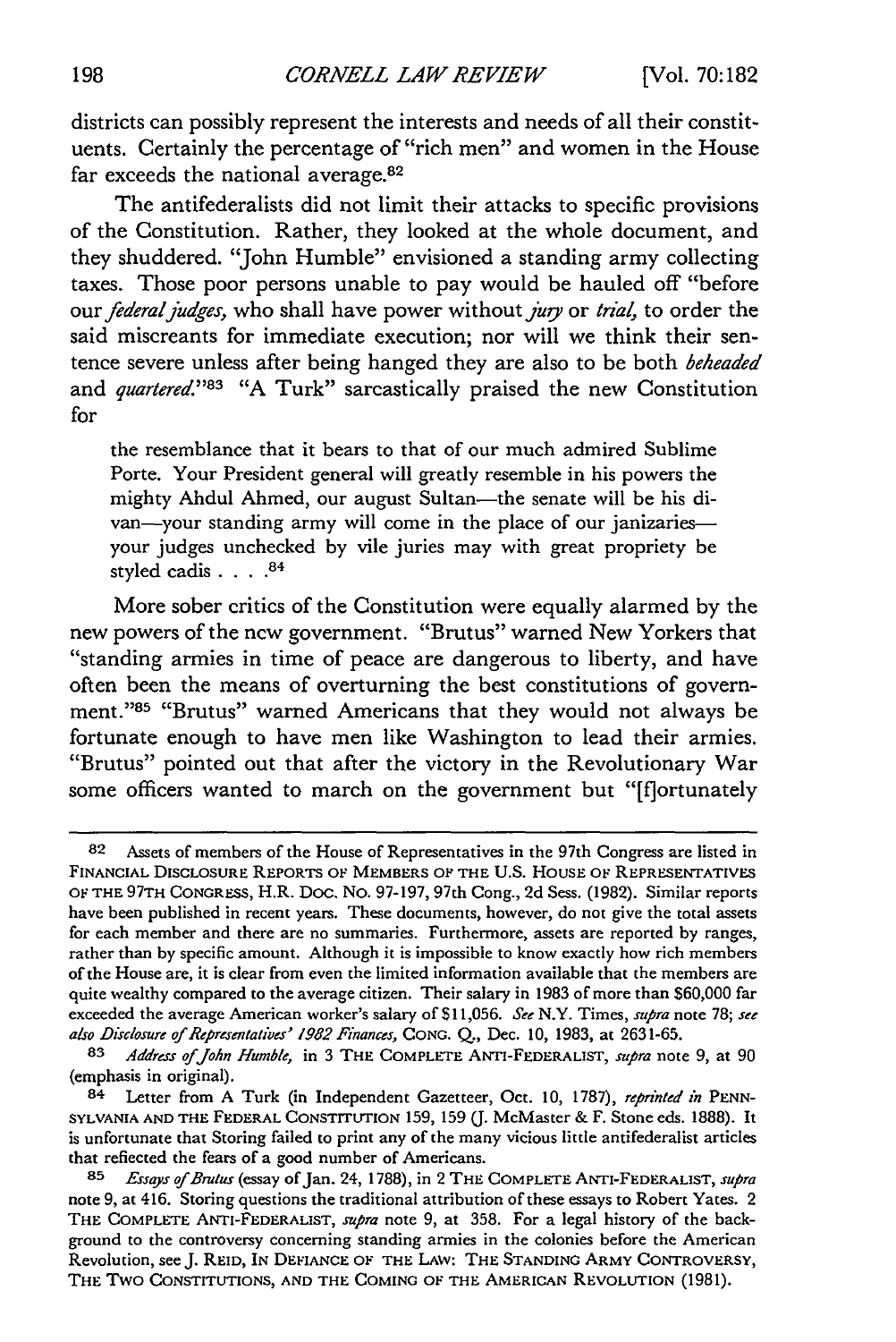indeed for this country, it had at the head of the army, a patriot as well as a general."<sup>86</sup> These antifederalist protests, among other factors, helped set the American pattern of strong civilian control of the army through both the executive and the legislative branches. During the eighteenth and nineteenth centuries, standing armies were miniscule in part because the antifederalists' fears of a standing army were absorbed into American political ideology. Given the militaristic sentiments of some of the Federalist founders, most notably Alexander Hamilton, the antifederalist arguments against a standing army become even more significant.

"Centinel" feared not only a standing army but the abuse of local militias by the national government.<sup>87</sup> He also understood, far better than the Federalists, that the Constitution would allow a tyranny of the majority to persecute Quakers and other conscientious objectors. "Centinel" believed the Constitution would "subject" American citizens

to the most arbitrary military discipline, [and] even death may be inflicted on the disobedient; in the character of militia, you may be dragged from your families and homes to any part of the continent, and for any length of time. **. .** and as militia, you may be made the unwilling instruments of oppression, under the direction of government; there is no exemption upon account of conscientious scruples of bearing arms **.... 88**

Maryland's Luther Martin feared that congressional authority over the militia meant that "the *only defence* and *protection* which the *State* can have for the security of *their rights* against *arbitraq encroachments* of the *general government,* is taken entirely *out of the power* of their *respective States,* and placed under the *power of Congress* **... \*"89** Martin believed that the state militias were necessary "to counteract the arbitrary measures of the general government" and he thought "every State in the union ought to reject [the Constitution] with indignation, since, if the general government should attempt to oppress and enslave [the states], they could not have any possible means of self defence." <sup>990</sup> The second amendment<sup>91</sup> was ultimately added to the Constitution because antifederalists such as Martin helped convince the nation that "the security of a free State" would only be maintained if local militias could not be destroyed by some future tyrannical central government.<sup>92</sup>

**<sup>86</sup>** Essays *of Braus, supra* note 85, at 414.

**<sup>87</sup>** *Letters of Centinet* (letter of Nov. 5, 1787), *supra* note 27, at 159-60.

**<sup>88</sup> Id.** at 159.

**<sup>89</sup>** Martin, *supra* note 26, at 58 (emphasis in original).

**<sup>90</sup>** *Id* at 59.

**<sup>91</sup>** "A well regulated Militia, being necessary to the security of a free State, the right of the people to keep and bear Arms, shall not be infringed." U.S. CONST. amend. II.

**<sup>92</sup>** Patrick Henry expressed a similar fear in the Virginia ratifying convention. Throughout that convention, Henry consistently demanded a Bill of Rights to protect "the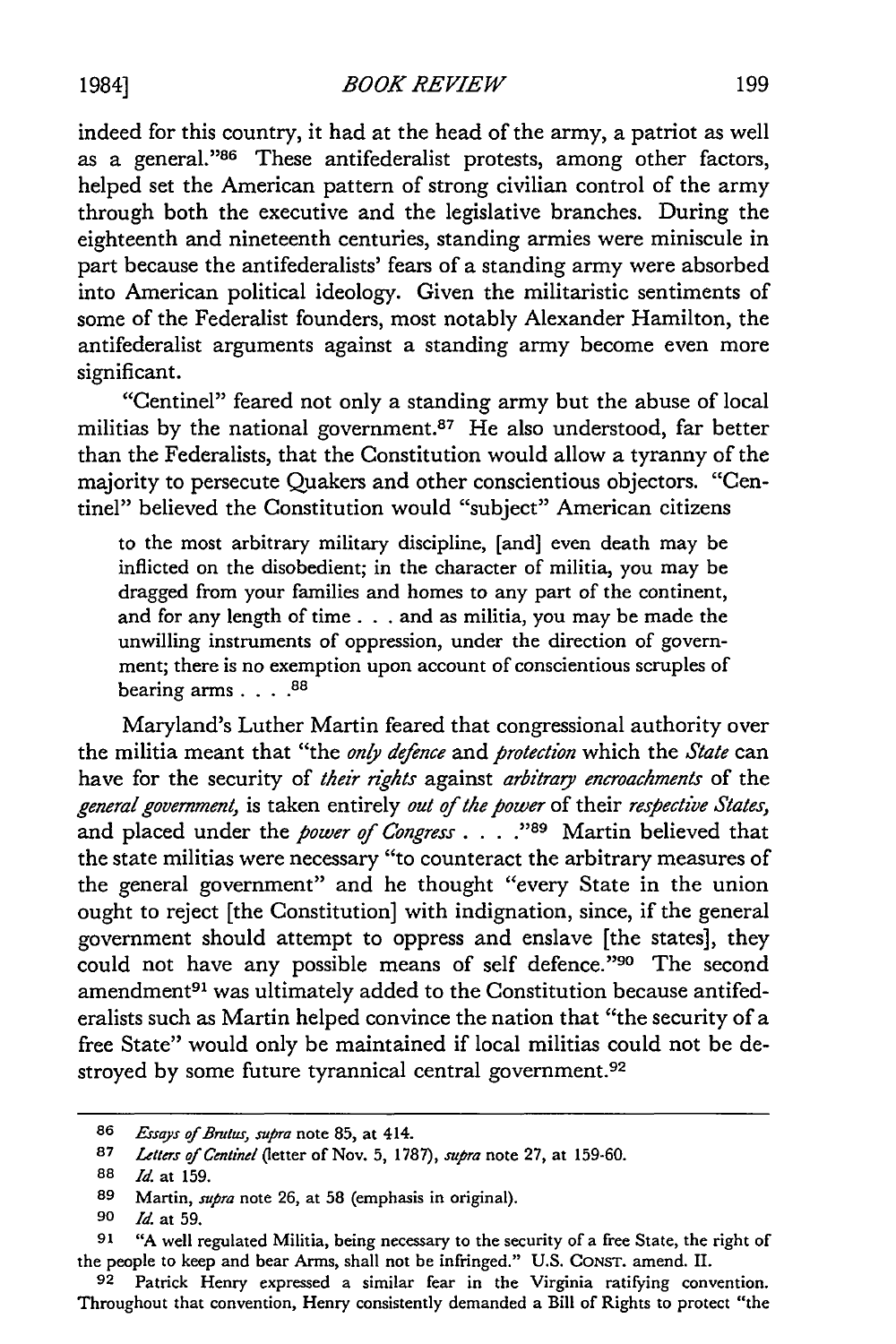# *CORNELL LAW REVIEW*

"Centinel" would not have been so concerned about a standing army or the destruction of the state militias if the Constitution guaranteed a free press: "For even a standing army, that grand engine of oppression, if it were as numerous as the abilities of any nation could maintain, would not be equal to the purposes of despotism over an enlightened people."93 Indeed, "[a]s long as the liberty of the press continues unviolated, and the people have the right of expressing and publishing their sentiments upon every public measure, it is next to impossible to enslave a free nation."94 "Centinel" noted with great regret that "[t]he abolition of that grand palladium of freedom, the liberty of the press, in the proposed plan of government, and the conduct of its authors, and patrons, is a striking exemplification of these observations."<sup>95</sup>

# C. Towards the Bill of Rights

The most common complaint of the antifederalists was that the Constitution lacked a Bill of Rights. Most of the fears of "Centinel," "Brutus," "John Humble," and "A Turk" might have been allayed if the Constitution had contained such protections. Indeed, the least understandable aspect of the ratification struggle was not the demand for a Bill of Rights, but the insistence of the federalists, particularly Hamilton, that it was unnecessary.<sup>96</sup>

**95** *Id* at 144.

Hamilton seems also to have been annoyed with the demands for a Bill of Rights simply because such demands threatened ratification. Thus, Hamilton complained of "the pretended defects" of the Constitution, which included "the omission of a formal bill of rights, the omission of a provision respecting the liberty of the press." THE FEDERALIST No. 85, *supra,* at 588. Given the vague powers granted to Congress through the various war powers clauses and the "necessary and proper clause" (U.S. CONST. art. **1,** § 8) and to the President as commander-in-chief, it is easy to understand why the antifederalists feared the lack of a Bill of Rights. The arrogant intolerance that Hamilton showed for dissenters throughout his

people" and the states from the national government. Henry particularly feared a national military tyranny that, in his view, only the state militias would be able to thwart. But Henry warned that, "[a] standing army we shall have also, to execute the execrable commands of tyranny." To resist that tyranny would be impossible, Henry believed, in part because "[the state] militia is given up to Congress also in another part of the plan. . **.** . All power will be in their own possession. . **.** . Of what service would militia be to you, when most probably you will not have a single musket in the State; for as arms are to be provided by Congress, they may or may not furnish them." *Speeches of Patrick Heng, supra* note 60, at 217.

**<sup>93</sup>** *Letters of Centinel* (undated essay), *supra* note 27, at 144.

<sup>94</sup> *Id* at 143-44.

**<sup>96</sup>** "It is significant that Alexander Hamilton did not share either the anxiety or dissatisfaction of his contemporaries over the absence of a bill of rights in the original Constitution." S. KONEFSKY, JOHN MARSHALL **AND** ALEXANDER HAMILTON, ARCHITECTS OF THE AMERI-CAN CONSTITUTION 20 (1964). Hamilton believed that under the new Constitution a Bill of Rights was unnecessary because the powers of the new government were strictly limited. Thus, Hamilton wrote, "I go further, and affirm that bills of rights, in the sense and in the extent in which they are contended for, are not only unnecessary in the proposed constitution, but would even be dangerous. . **.** . For why declare that things shall not be done which there is no power to do?" THE FEDERALIST, No. 84, at 579 (A. Hamilton) (J. Cooke ed. 1961).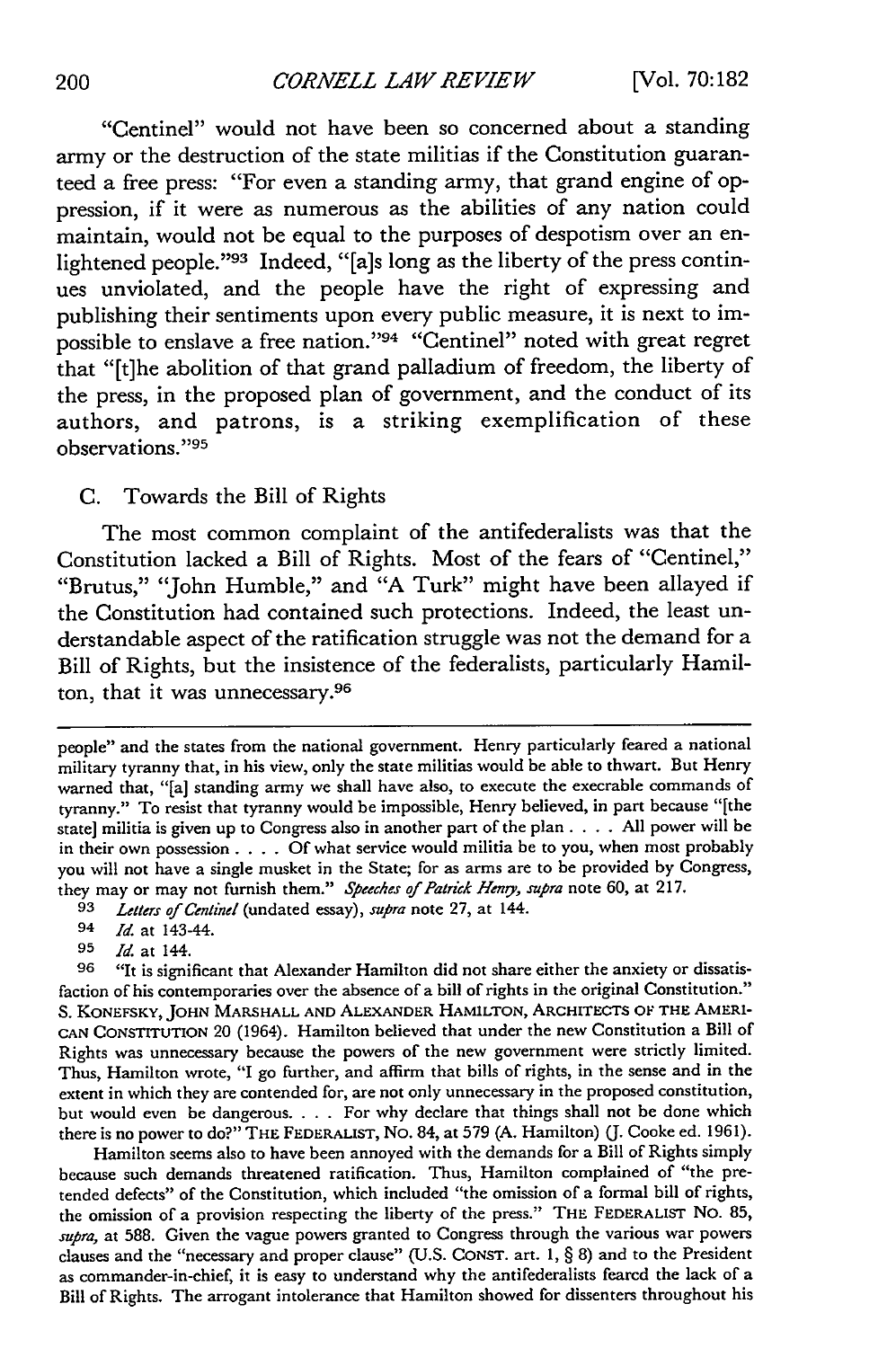In his introductory essay, Storing asserts that the Bill of Rights was "an ambiguous legacy" of the antifederalists because "the success of the Bill of Rights reflects the failure of the Anti-Federalists. '97 Had the Constitution not been ratified, a Bill of Rights would have been unnecessary. Thus, Storing concludes that "[t]he whole emphasis on reservations of rights of individuals implied a fundamental acceptance of the 'consolidated' character of the new government."98 This analysis is flawed because it assumes that the antifederalists were tied to a strict theory of government. They certainly did not believe that a consolidated national government would succeed. They assumed it would degenerate into tyranny. Their major fear was of tyranny itself, and not of a particular kind of government. They wanted strict separation of powers, limitations on the military, rotation in office, and other changes because these reforms would prevent tyranny. Most of all, however, the antifederalists wanted a Bill of Rights.

The importance of a Bill of Rights to the antifederalists is suggested by the objections to the Constitution of those who participated in the Convention in Philadelphia. George Mason, who attended the Convention in its entirety, refused to sign the final document. Mason began his *Objections to the Constitution of Government fonned by the Convention* by stating: "There is no Declaration of Rights; and the Laws of the general Government being paramount to the Laws and Constitutions of the several States, the Declaration of Rights in the separate States are no Security."99 Mason's other major objections to the Constitution flowed from this deficiency. Elbridge Gerry of Massachusetts also refused to sign the Constitution, explaining his decision this way: "It was painful to me, on a subject of such national importance, to differ from the respectable members who signed the constitution: But conceiving as I did, that the liberties of America were not' secured by the system, it was my duty to oppose **it."100** Gerry had grave reservations about the relationship between the executive and legislative branches, but his foremost objection was "that the system is without the security of a bill of rights."<sup>101</sup>

The willingness of the antifederalists to accept a Bill of Rights suggests that they were, in the end, not "men of little faith."<sup>102</sup> Quite the

1984]

career, as well as his creative use of the "necessary and proper clause" to promote the first bank of the United States, suggests that the antifederalists were justified in demanding a Bill of Rights. *See, e.g.,* P. BREST *&* **S. LEVINSON, THE PROCESS OF CONSTITUTIONAL DECISION-MAKING: CASES AND** MATERIALS **15-18 (2d** ed. **1983)** (presenting Hamilton's arguments utilizing the "necessary and proper" clause in support of Bank of the United States).

**<sup>97 1</sup>** THE COMPLETE ANTI-FEDERALIST, *supra* note 9, at 65.

**<sup>98</sup>** *Id.*

*<sup>99</sup>* Mason, *supra* note 34, at **11.**

**<sup>100</sup>** *Ho; Mr. Geny's objections to signing the National Constitution,* in 2 THE COMPLETE ANTI-FEDERALIST, supra note 9, at 6.

*<sup>101</sup> Id.* at 7.

<sup>102</sup> *See* Kenyon, *supra* note 2.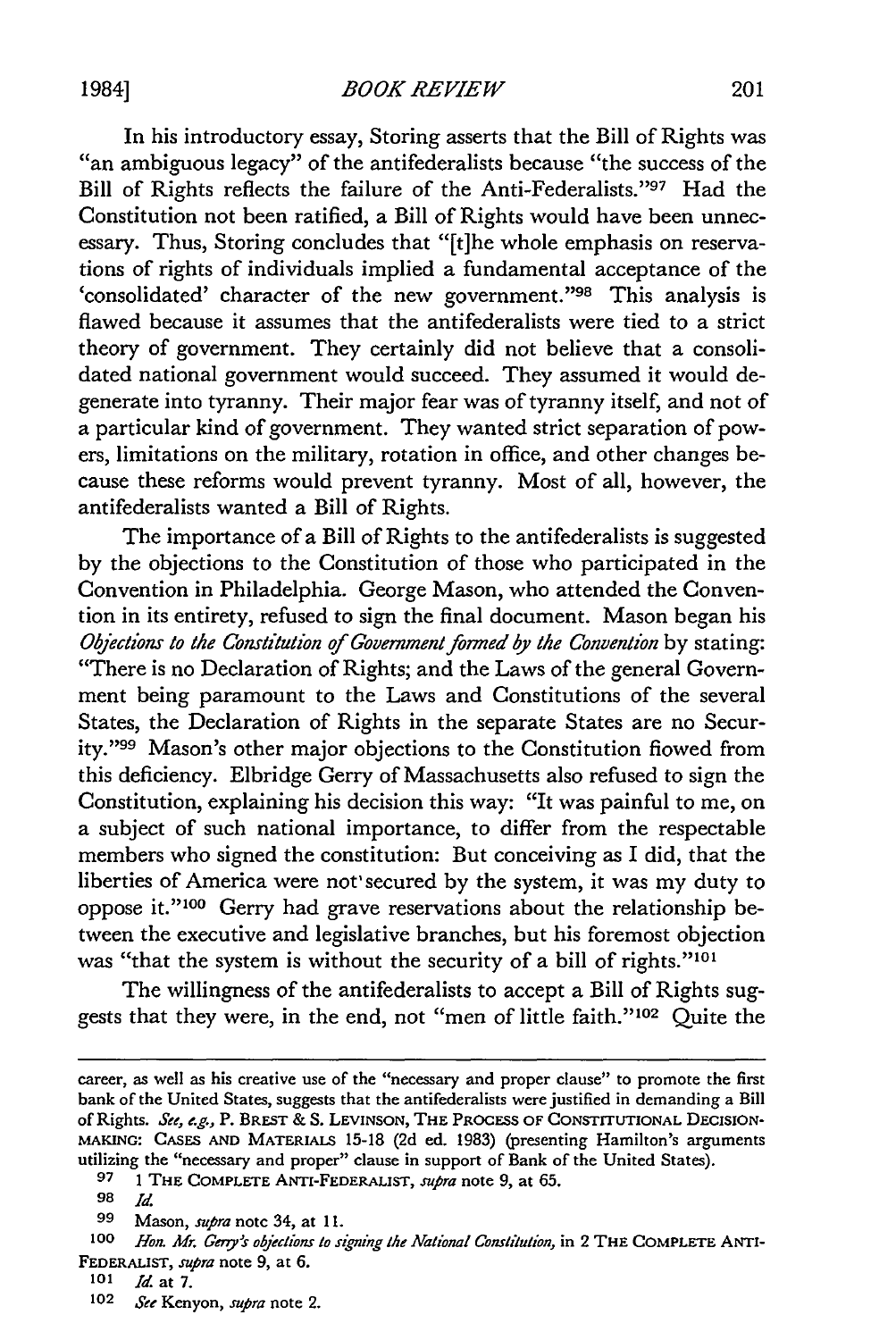opposite, they were men of great faith. They were willing to risk this experiment in government provided that the Constitution protected a free press, jury trials, and due process; incorporated bans on arbitrary and cruel justice; and allowed for state militias that would be able to strike back against any president or general who might attempt to seize power.

In another sense they were also the great realists of the period. Most scholars point to the *Federalist Papers* to illustrate that Madison and Hamilton understood the dangers of the majority. The great beauty of the American system, we are told, is that the rights of the minority were protected through the diffusion of power and limited government. But, it was the antifederalists who saw that without a Bill of Rights there would be no limits on the government. They understood just how corrupting power could be. Had it been left to Hamilton and James Wilson, the republic might not have survived to celebrate its two hundredth birthday. Some Imperial President might long ago have created his own empire, acting as commander-in-chief and aided by a pliant Congress utilizing the necessary and proper clause. It was the faith of the antifederalists like "Centinel" who understood that "if the liberty of the press . . . could be rendered sacred, *. . .* despotism would fly before it."<sup>103</sup>

# D. Antifederalism and Antislavery

Seventy-four years after the ratification debates began, America's great constitutional experiment almost ended. The Civil War nearly destroyed what the framers had built. The nation not only survived, but altered the Constitution in ways that removed many of its perceived defects. The Civil War, caused by slavery, led to the end of that institution. Furthermore, as a consequence of the Civil War, the Bill of Rights would be extended to the states. **<sup>104</sup>**

The Civil War might not have surprised those antifederalists troubled by the new government's connection to slavery. Whether they opposed the Constitution because it aided slavery, or, in the case of a few southerners, because it did not protect slavery enough, those antifederalists who attacked the Constitution because of its relationship with slavery displayed an understanding that the federalists could not, or would not, appreciate. Quite simply, many of the antifederalists understood, as Lincoln would verbalize seventy years later, "A house divided against itself cannot stand. I believe this government cannot endure, perma-

**<sup>103</sup>** *Letters of Centinel, supra* **note 27, at** 143 (emphasis **in** original).

**<sup>104</sup>** On **the** legal history of the war and its aftermath, **see** H. HYMAN **&** W. WIECEK, **EQUAL JUSTICE UNDER** LAW: **CONSTITUTIONAL DEVELOPMENT, 1835-1875 (1982).**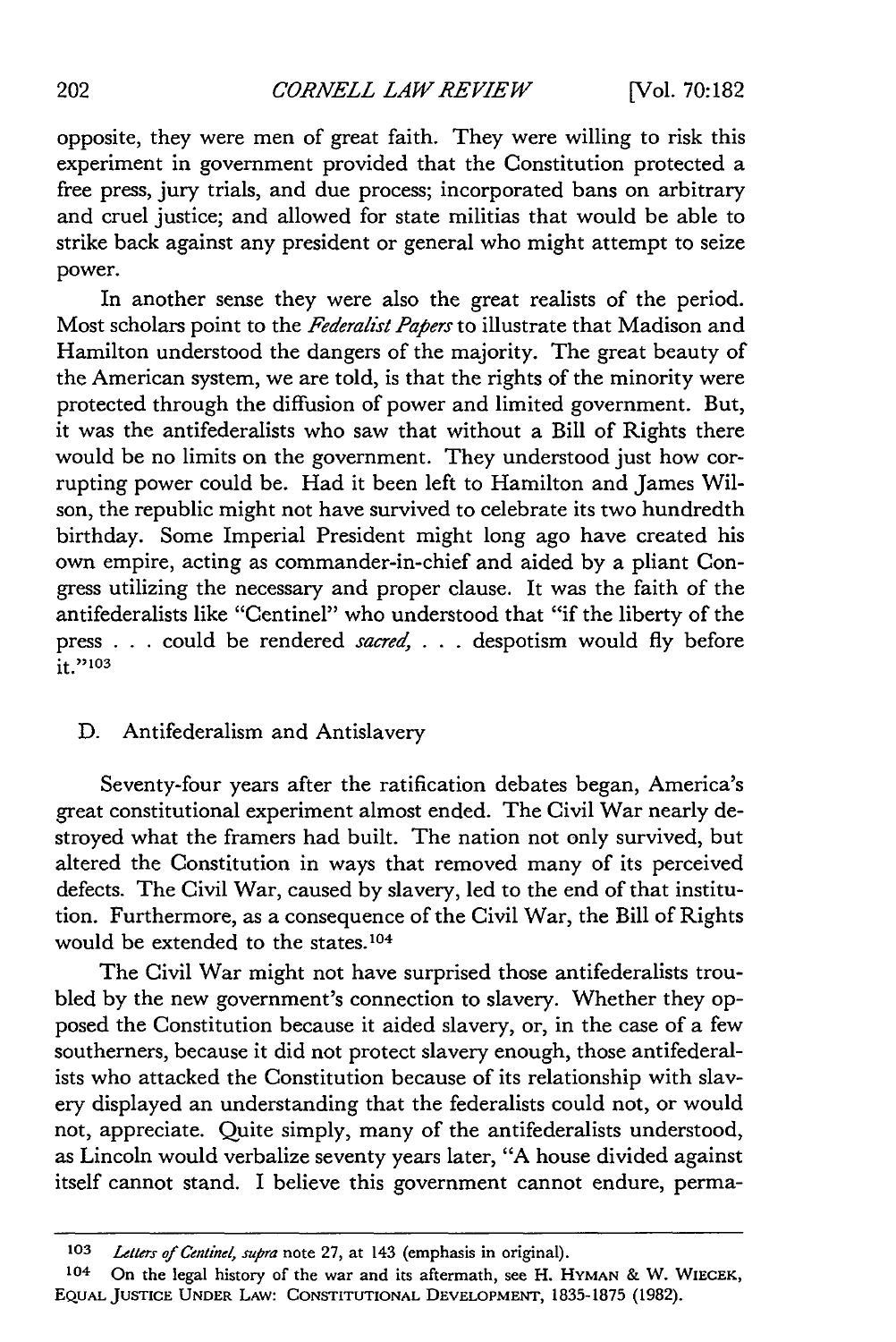# nently half *slave* and half *free.*"<sup>105</sup>

The question of slavery was present throughout the debates over the Constitution. At the Convention, Madison cogently argued that the states were not divided by size, but "[from the effects of] their having or not having slaves."<sup>106</sup> The Constitution contained a number of explicit clauses protecting slavery. In addition, a number of clauses indirectly protected the institution.<sup>107</sup>

During the debates over ratification, the antifederalists were usually far more willing than the federalists to discuss the connection between slavery and the Constitution. This should not be surprising. Many antifederalists, in the South as well as the North, were quick to attack the provisions allowing the African slave trade.<sup>108</sup> Only in South Carolina and Georgia was it respectable to defend this clause.<sup>109</sup> Some southern antifederalists did attack the Constitution as a threat to slavery but, by and large, federalists successfully parried these criticisms. Few could argue with Edmund Randolph, who told the Virginia ratifying convention "[w]ere it right here to mention what passed in convention . . . I might tell you *that the Southern States, even South Carolina herself, conceived this property to be secure* **....** I believe, whatever we may think here, that there was not a member of the Virginia delegation who had *the smallest suspicion of the abolition of slaver." I1 0*

**<sup>105</sup>** 2 **THE COLLECTED** WORKS OF ABRAHAM **LINCOLN** 461 (R. Basler ed. 1953) (emphasis in original).

**<sup>106 1</sup> THE** RECORDS OF THE FEDERAL CONVENTION OF 1787, *supra* note 33, at 486; *see also* P. **FINKELMAN, AN** IMPERFECT **UNION** 20-45 (1981).

**<sup>107</sup>** The Constitution protected slavery directly through the three-fifths clause (U.S. **CONST.** art. I, § 2), the slave trade clause (art. I, § 9), the fugitive slave clause (art. IV, § 2), and the amendment provisions of article V. Indirect protection for slavery is found in the guarantee to suppress slave rebellions. *See* W. WIECEK, THE **SOURCES** OF ANTISLAVERY CONSTITUTIONALISM **IN** AMERICA, 1760-1848, at 62-83 (1977).

Among the southerners who opposed the slave trade was the Kentuckian "Republicus," who thought that the slave trade provision to be "an excellent clause. **. .** in an Algerian Constitution." *Essays by Republicus* (essay of Mar. 1, 1788), in 5 THE COMPLETE ANTI-FEDERALIST, supra note 9, at 169. *See also* Martin, *supra* note 26, at 59; *Sentiments of Many,* in 5 THE COMPLETE ANTI-FEDERALIST, *supra* note 9, at 276. Federalists north of Georgia and South Carolina attempted to minimize the impact of this clause and discussed it as little as possible. Where they did discuss it, the northern federalists were often quite misleading as to what the clause would accomplish. James Wilson, who surely knew better, tried to convince the Pennsylvania ratifying convention that the clause would allow Congress to end all slavery in the United States. Wilson argued that after "the lapse of a few years, **. .** . Congress will have power to exterminate Slavery within our borders." 2 THE **DEBATES IN** THE SEVERAL **STATE CONVENTIONS,** *supra* note 6, at 484.

*<sup>109</sup> See* P. **FINKELMAN,** *supra* note 106, at 23-24; D. **ROBINSON,** SLAVERY **IN** THE **STRUC-**TURE OF **AMERICAN POLITICS,** 1765-1820, at 222-45 (1972); *Lowndes, supra* note 35, at 159-52 (speech of Jan. 16, 1788).

**<sup>110</sup>** *Virginia Debates, supra* note 37, at 599 (emphasis in original). Randolph attended the Constitutional Convention but refused to sign the document. *Id.* at 24-25. That would seem to make him an antifederalist. He later supported and voted for the Constitution in the Virginia ratifying convention. *Id.* at 652, 655. When Randolph made the statement quoted, he still opposed the Constitution.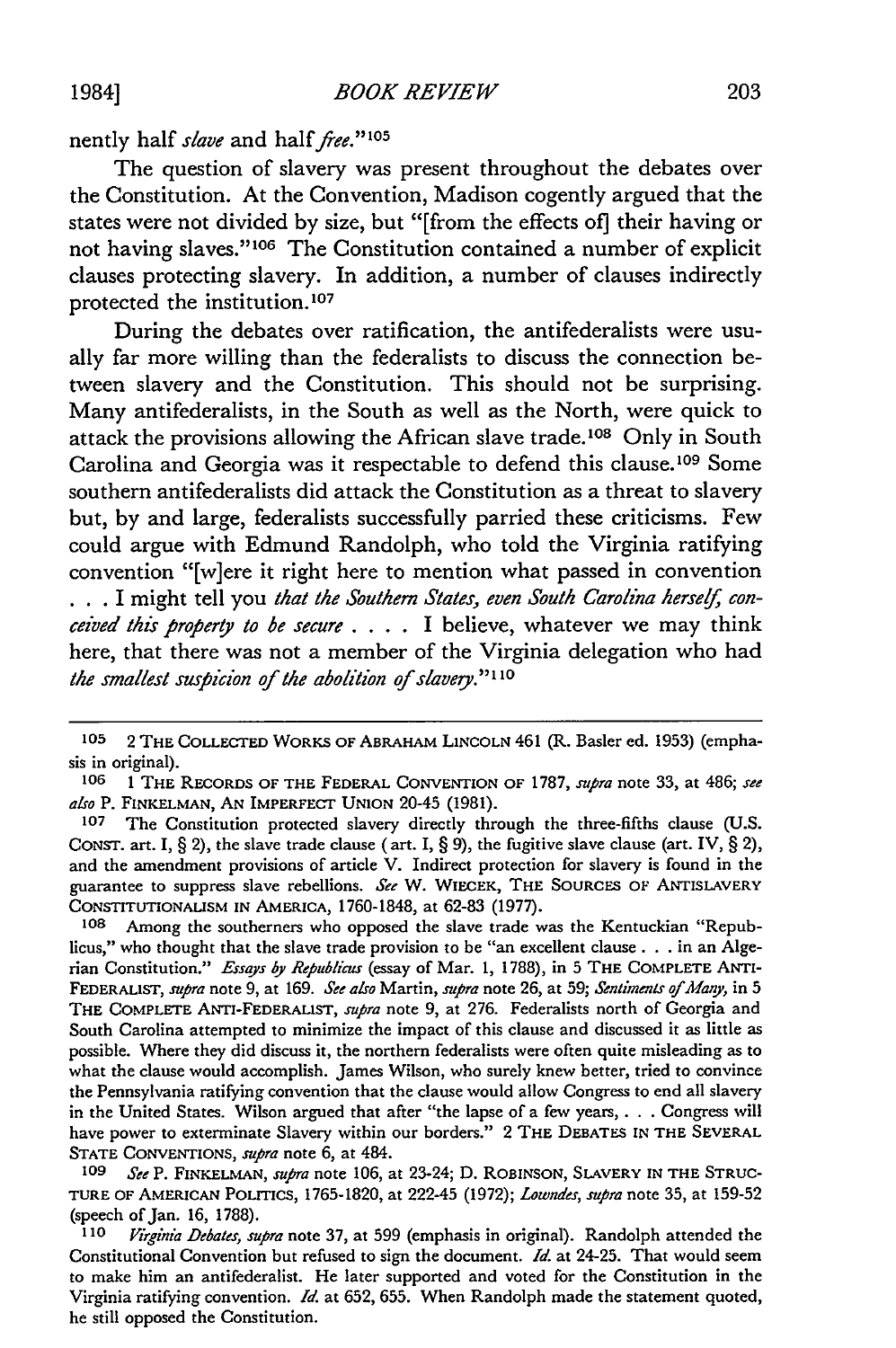#### *CORNELL LAW REVIEW*

That antifederalists discussed slavery is subject to two different interpretations. Some scholars have assumed that the antifederalists employed *any* argument that might defeat the Constitution. This analysis leads to the conclusion that any antifederalist who raised the issue of slavery was simply trying to sabotage the whole Constitution by discussing the undiscussable. Thus, Cecelia M. Kenyon dismissed "Cato's" opposition to the Constitution because he criticized "the guarantee of a continuation of the slave trade until 1808, without considering whether such compromises were necessary to secure agreement among the various groups whose interests and ideas were in conflict."<sup>111</sup> Kenyon's argument implies that the success of the Constitution was worth any cost and any compromise. We can only speculate if any of the more than 80,000 slaves imported into the United States before 1808 would have agreed with Kenyon. Storing curiously relegates the entire issue of slavery to a footnote on the last page of his essay *What The Anti-Federalists Were For.* Here Storing states that "[t]he Anti-Federalists were less easily persuaded that questions of politics can be freed from questions of conscience."<sup>112</sup>

The second interpretation of antifederalist opposition to slavery is that many Americans sincerely opposed constitutional protection for slavery on both moral and policy grounds. For example, "A Countryman from Dutchess County" thought that Americans might become "a happy and respectable people" if the Constitution were "corrected *by a substantial* bill of rights" and, among other changes, the states were forced into "relinquishing every idea of drenching the bowels of Africa in gore, for the sake of enslaving its free-born innocent inhabitants."<sup>113</sup> This is rather strong language, but it pales before Joshua Atherton's ringing complaint in the New Hampshire convention:

The idea that strikes those, who are opposed to this clause, so disagreeably and so forcibly, is, hereby it is conceived (if we ratify the Constitution) that we become *consenters to,* and *partakers in,* the sin and guilt of this abominable traffic **....**

We do not think ourselves under any obligation to perform works of supererogation in the reformation of mankind; we do not esteem ourselves under any necessity to go to Spain or Italy to suppress the inquisition of those countries; or of making a journey to the Carolinas to abolish the detestable custom of enslaving the Africans; but, sir, we

**<sup>111</sup> THE** ANTIEDERALISTS, supra note 4, at 301.

**<sup>112 1</sup>** THE COMPLETE ANTI-FEDERALIST, *supra* note 9, at **100** n.20. Storing's refusal to address the question of the relationship between the founders and the issue of slavery is just one example of his pro-federalist sympathies. The texts of Storing's volumes seriously undermine his assertion that the "Federalists were not, generally speaking, less antislavery than the Anti-Federalists." *Id.*

<sup>113</sup> *Letters from a Countryman from Dutchess County* (letter of Jan. 22, 1788), in 6 THE COM-PLETE ANTI-FEDERALIST, *supra* note 9, at 62 (emphasis in original).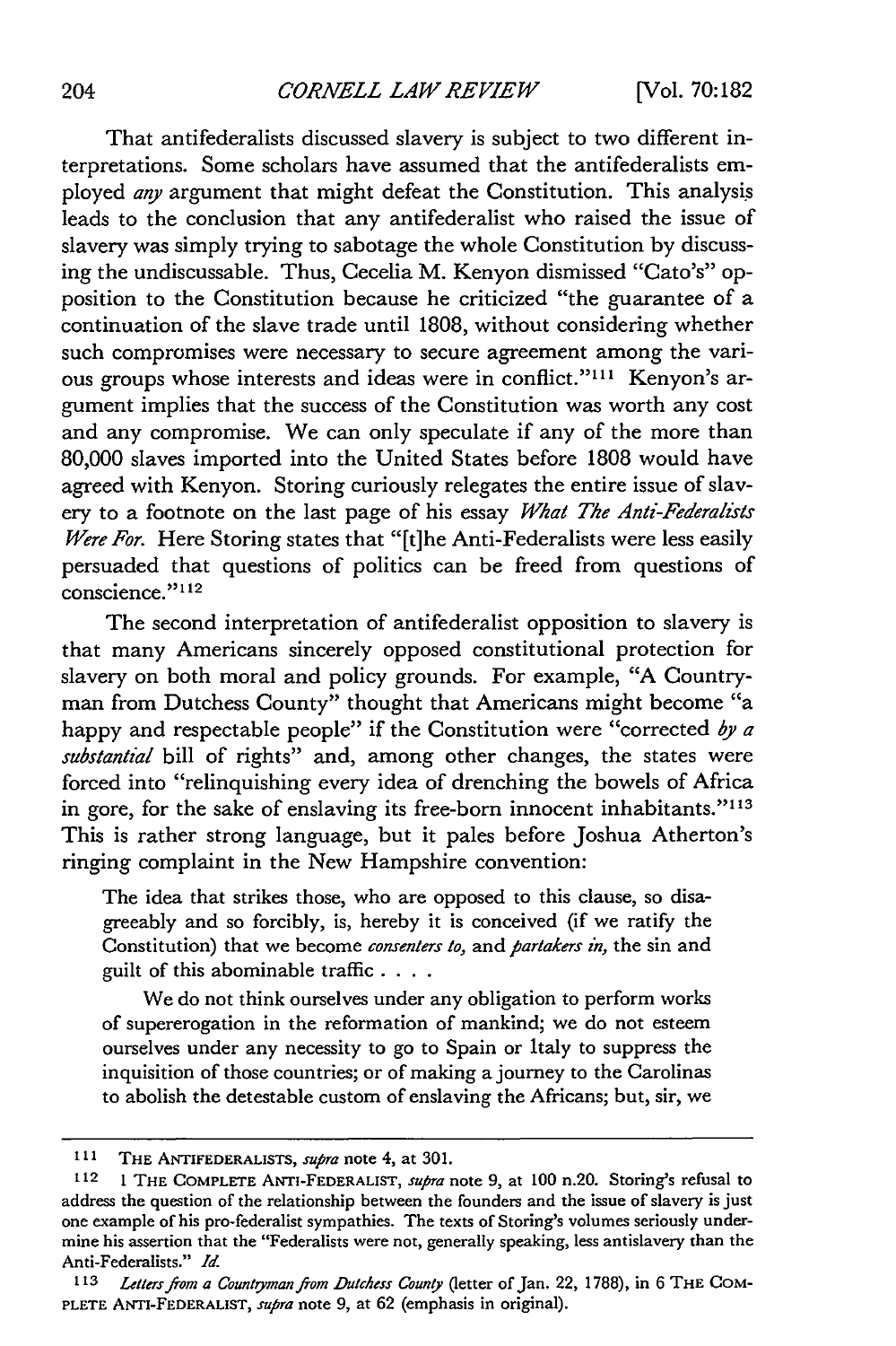*BOOK REVIEW*

will not lend the aid of our ratification to this cruel and inhuman merchandise, not even for a day. There is a great distinction in not taking a part in the most barbarous violation of the sacred laws of God and humanity, and our becoming guaranties for its exercise for a term of years.<sup>114</sup>

The passions of Atherton and others on this issue shaped how the Constitution would be understood and implemented. "A Friend of the Rights of People" asked, "Can we then hold up our hands for a Constitution that licences this bloody practice? Can we who have fought so hard for Liberty give our consent to have it taken away from others? May the powers above forbid."<sup>115</sup> "A Friend" was particularly troubled because even after twenty years the Constitution did not require that "this cruel and barbarous practice. **. .** shall cease." <sup>1</sup> 6 It is likely, however, that the strong antifederalist criticism of the slave trade insured that the clause which permitted its continuation would be construed narrowly, and as soon as the twenty year time limit ended, the trade would be prohibited. To defend the Constitution, federalists were forced to insist that the slave trade *would* end in 1808.

Nevertheless, federalist support for the slave trade deeply troubled many Americans. Three Massachusetts antifederalists wondered what type of men the federalists were who "now appear such strenuous advocates for the establishment of that diabolical trade of importing the Africans."117 These antifederalists were concerned about "forming a constitution for the whole" nation which supposed "the states are under obligation. **. .** reciprocally to aid each other in defence and support of every thing to which they are entitled thereby, right or wrong."<sup>118</sup> They wondered when they would be called to suppress a slave revolt. More importantly, these antifederalists recognized that a compromise with slavery could not last forever. They believed the Constitution with "this lust for slavery, [was] portentous of much evil in America, for the cry of innocent blood, . . . hath undoubtedly reached to the Heavens, to which that cry is always directed, and will draw down upon them vengeance adequate to the enormity of the crime."119 Their fears might seem fantastic and apocalyptic; but the slaughter at Shiloh, Antietam, and a thousand other battle sites proved that they were far more prescient about the nature of the Constitution than were those sanguine

- **118** *Id.* at **263.**
- **"9** *Id.*

<sup>114</sup> *Fragment of Debate at New Hampishire Convention,* in 2 THE **DEBATES** IN **THE SEVERAL STATE CONVENTIONS,** *supra* note 6, at 203-04 (emphasis in original). Storing unfortunately did not include this speech in THE COMPLETE ANTI-FEDERALIST, even though it is one of the few in existence from the New Hampshire ratifying convention.

**<sup>115</sup>** *A Friend to the Rights of the People, supra* note 72, at 234, 241.

**<sup>116</sup>** *Id*

**<sup>117</sup>** Arms, Maynard & Field, *supra* note **3 1,** at **262-63.**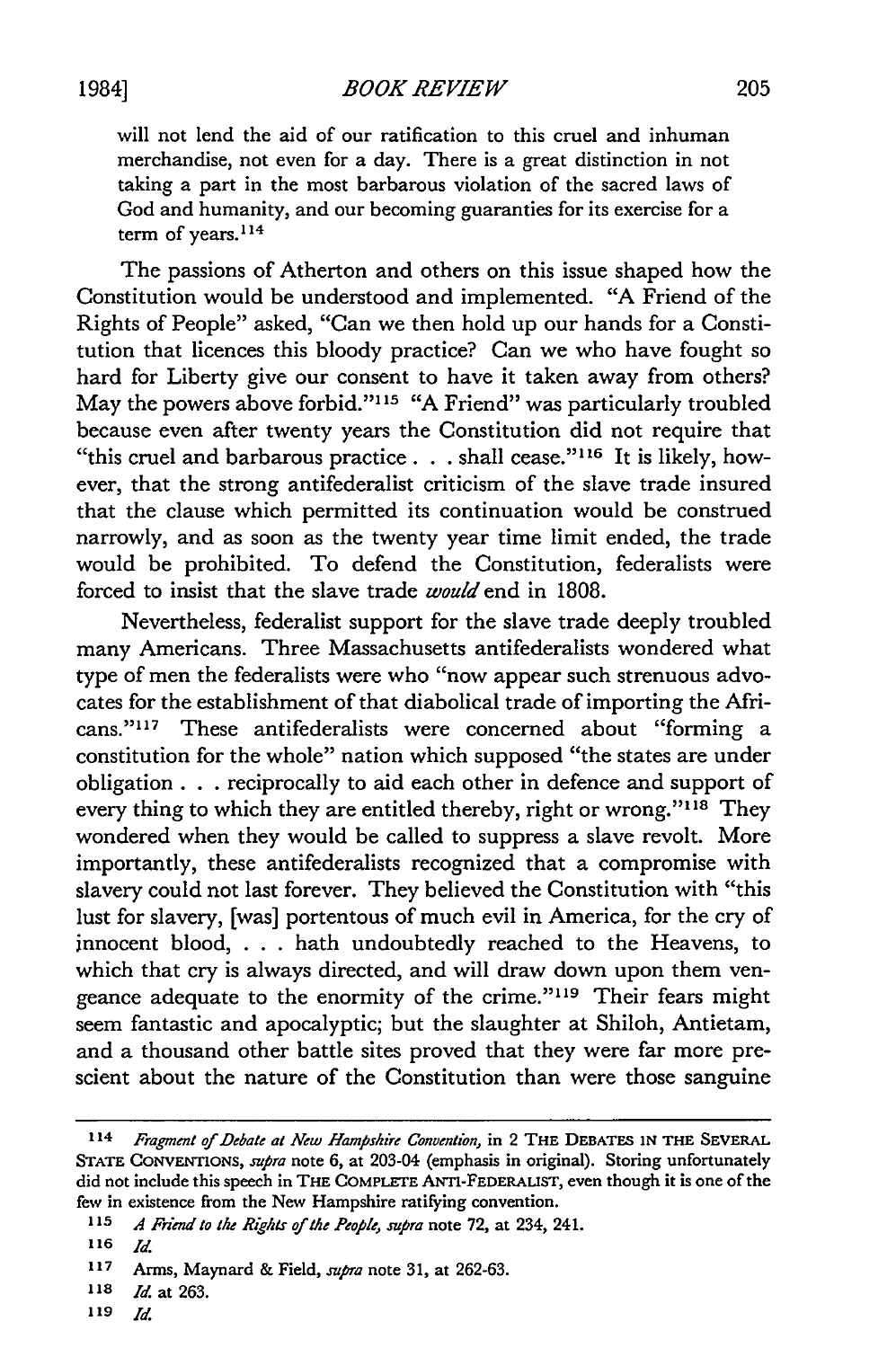federalists who believed that *anything* might be compromised for the sake of union and prosperity. <sup>120</sup>

Northern antifederalists were not the only ones to complain about the extension of the African slave trade. Virginia's "Republicus" thought that the slave trade provision was "[a]n excellent clause this, in an Algerian constitution: but not so well calculated (I hope) for the latitude of America."<sup>121</sup> Maryland's Luther Martin tied opposition to the slave trade with opposition to the three-fifths clause. He thought the latter an "absurdity" for *"increasing* the power of a State in making laws for *free men* in *proportion* as that State *violated* the *rights of freedom*."<sup>122</sup> Furthermore, he objected to counting slaves for purposes of representation because that "tended to *encourage* the *slave trade,* and to make it the *interest* of the States to *continue* that *infamous traffic*."<sup>123</sup>

#### IV

#### BEYOND RATIFICATION

When the new Constitution became effective on June 21, 1788, Virginia and New York had not yet ratified the document. The new nation, however, could hardly expect to survive without these two key states.

The battle for ratification in Virginia was won when a motion by Patrick Henry for amendments to the Constitution *before* its ratification was defeated by eight votes. A change of but five votes would have kept Virginia out of the Union.<sup>124</sup> Before the Virginia convention could take its final vote and adjourn, George Mason brought his antifederalist allies together for one last strategy session. To Mason's surprise, antifederalist Benjamin Harrison urged his colleagues to accept defeat and work under the Constitution in hopes that "'those destructive consequences to their liberty . . . which the minority apprehended'" might never materialize. **1 25**

It is fortunate for the nation that most antifederalists followed Harrison's advice. The greatness of the antifederalists ultimately was their willingness to work within the structure to oppose tyranny, rather than to take up arms against a government they feared.<sup>126</sup> The antifederal-

**123** *Id*

<sup>120</sup> *See* supra text accompanying note 111-12.

<sup>121</sup> Essays by Republicus, supra note 108, at 169.

<sup>122</sup> Martin, *supra* note 26, at 49 (emphasis in original).

**<sup>124</sup>** Virginia ratification is discussed in R. **RUTLAND,** *supra* note 2, at 249-53. Henry's procedural motion was defeated by a vote of 88 to **80.** *Id.* at 250. The final vote for ratification was 89 to 79. Two of those who voted for the Constitution in the Virginia convention were from Washington County, which was actually in Pennsylvania. J.T. **MAIN,** *supra* note 2, at 229 n.31.

**<sup>125</sup>** Quoted in R. **RUTLAND,** *supra* note 2, at 251.

**<sup>126</sup>** A similar position is taken and more fully developed in S. BOYD, *supra* note 2.